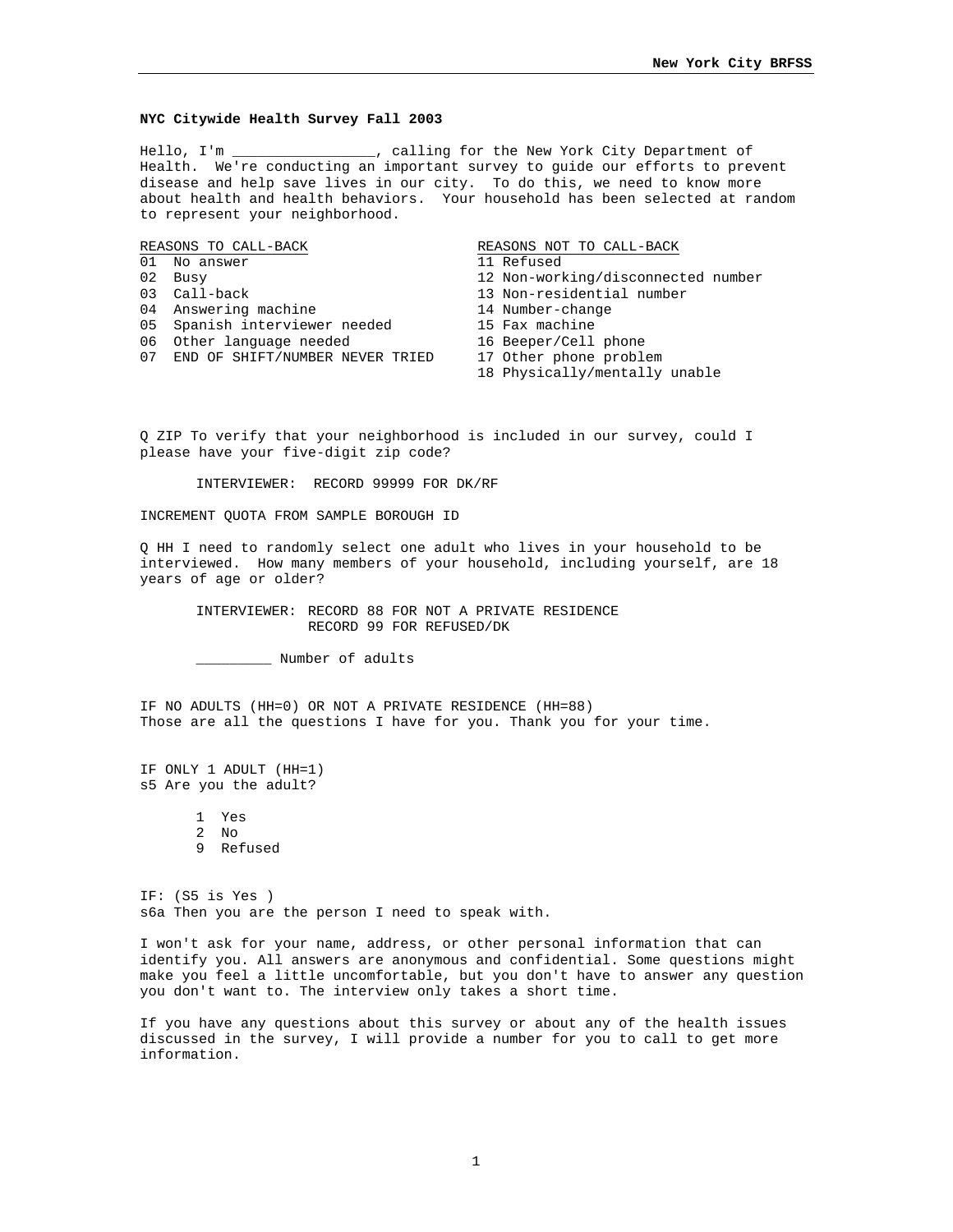IF S5=NO (NOT THE ADULT) s6b May I speak with the adult? 1 Yes - available (SKIPTO WHICH) 2 No - not available - callback 9 Refused CALLBACK IF PICKED ADULT IS NOT AVAILABLE May I please have the adult's name so we can ask for them when we call back? INTERVIEWER: ENTER RESPONDENTS NAME OR 'RF' IF REFUSES Q NUMADULT How many of these adults are men and how many are women? INTERVIEWER: RECORD 99 FOR REFUSED \_\_\_ Men: \_\_\_ Women: Q PICK Could I please speak with \_\_\_\_\_\_\_\_\_\_\_? [RANDOMLY PICKED] 1 Yes - available (SKIPTO WHICH) 2 No - not available - callback 9 Refused IF PICKED PERSON IS NOT AVAILABLE: May we please have (PICKED PERSON'S) \_\_\_\_\_\_\_\_\_\_\_\_\_\_ name so that we can speak with [them] when we call back? ENTER RESPONDENTS NAME OR 'RF' IF REFUSES Q WHICH INTERVIEWER: SELECT LANGUAGE **INTERVIEWER: DO NOT READ, JUST SELECT:** 1 English 2 Spanish Q HELLO

Hello, I'm \_\_\_\_\_\_\_\_\_\_\_\_\_\_\_\_, calling for the New York City Department of Health. We're conducting an important survey to guide our efforts to prevent disease and help save lives in our city. To do this, we need to know more about health and health behaviors. Your household has been selected at random to represent your neighborhood.

I won't ask for your name, address, or other personal information that can identify you. All answers are anonymous and confidential. Some questions might make you feel a little uncomfortable, but you don't have to answer any question you don't want to. The interview only takes a short time.

If you have any questions about this survey or about any of the health issues discussed in the survey, I will provide a number for you to call to get more information.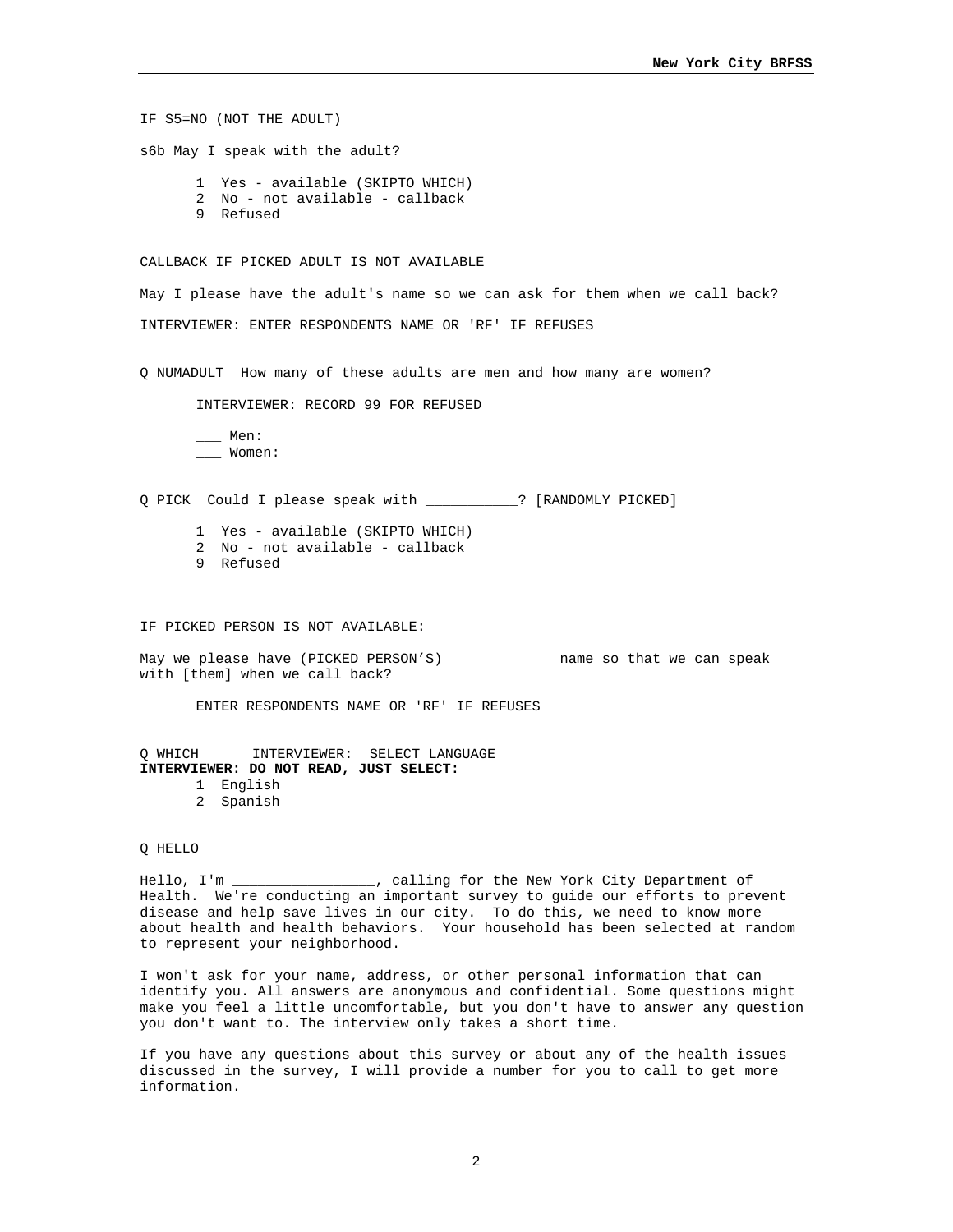### **HEALTH STATUS**

Q 1.1 Would you say that in general your health is: Excellent, Very Good, Good, Fair or Poor?

- 1 Excellent
- 2 Very good
- 3 Good
- 4 Fair
- 5 Poor
- 7 Don't know/Not sure
- 9 Refused

Q 1.2 During the past 30 days, for about how many days did poor physical or mental health keep you from doing your usual activities, such as self-care, work, or recreation?

Number \_\_\_ 77 don't know/not sure 99 refused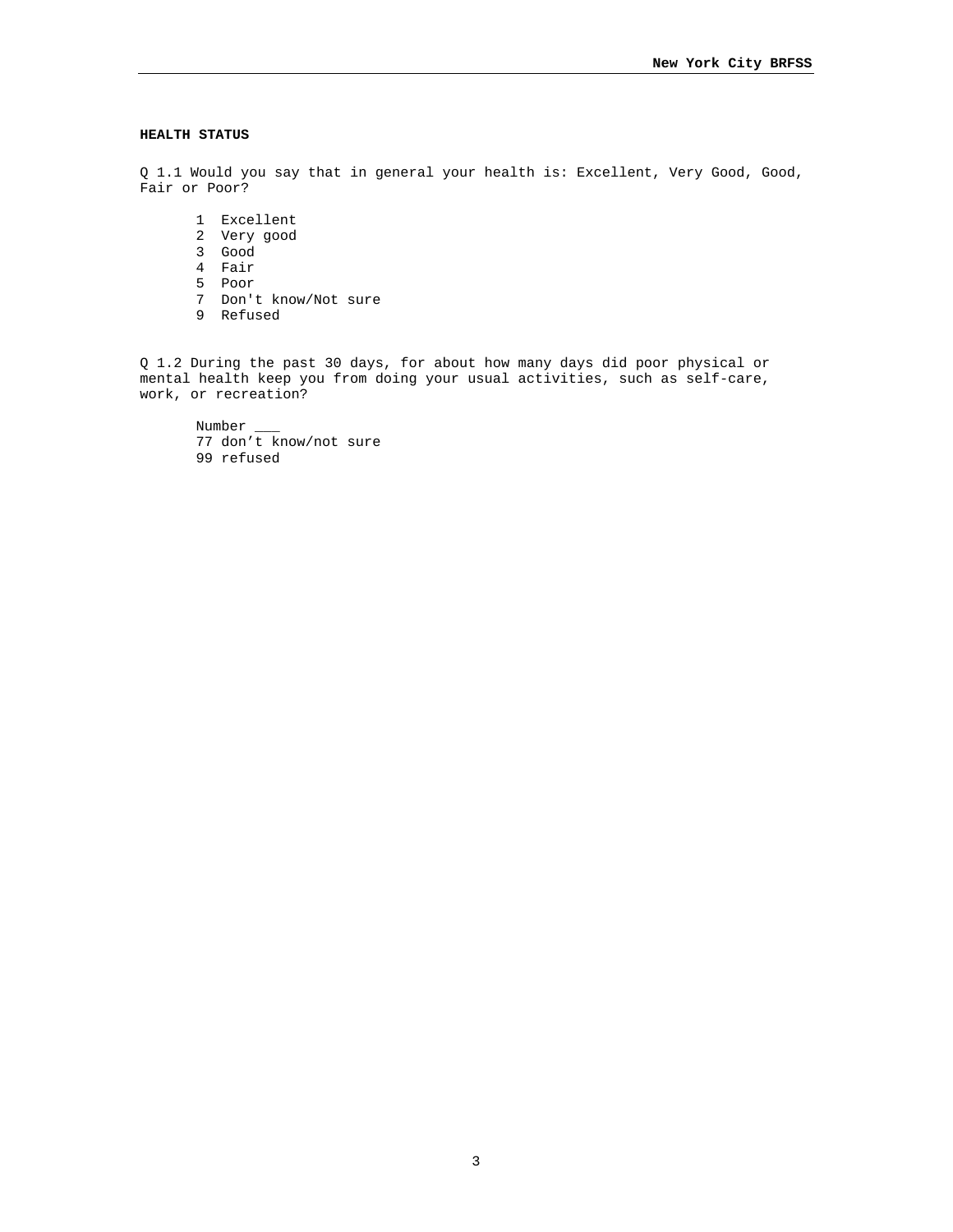### **ACCESS**

Q 2.1 Do you have any kind of health care coverage, including health insurance, prepaid plans such as HMOs, or government plans such as Medicare or Medicaid?

1 Yes 2 No 7 Don't know/not sure 9 Refused

Q 2.2 A routine checkup is a general physical exam, not an exam for a specific injury, illness or condition. About how long has it been since you last visited a doctor for a routine checkup?

INTERVIEWER: READ ONLY IF NECESSARY

1 Within the past 6 months (anytime less than 6 months ago) 2 Within the past year (6 months but less than 12 months ago) 3 Within the past 2 years (1 year but less than 2 years ago) 4 Within the past 5 years (2 years but less than 5 years ago) 5 5 or more years ago 7 Don't know/Not sure 8 Never 9 Refused

# **If Q 2.2 = 1 or 2, skip to Q 2.4.**

Q 2.3 Have you seen a doctor for any other reason in the past year?

1 Yes 2 No 7 Don't know/not sure 9 Refused

Q 2.4 Do you have one person you think of as your personal doctor or health care provider?

INTERVIEWER: IF NO, ASK: "IS THERE MORE THAN ONE, OR IS THERE NO PERSON WHO YOU THINK OF?"

1 Yes, only one 2 More than one 3 No 7 Don't know/Not sure 9 Refused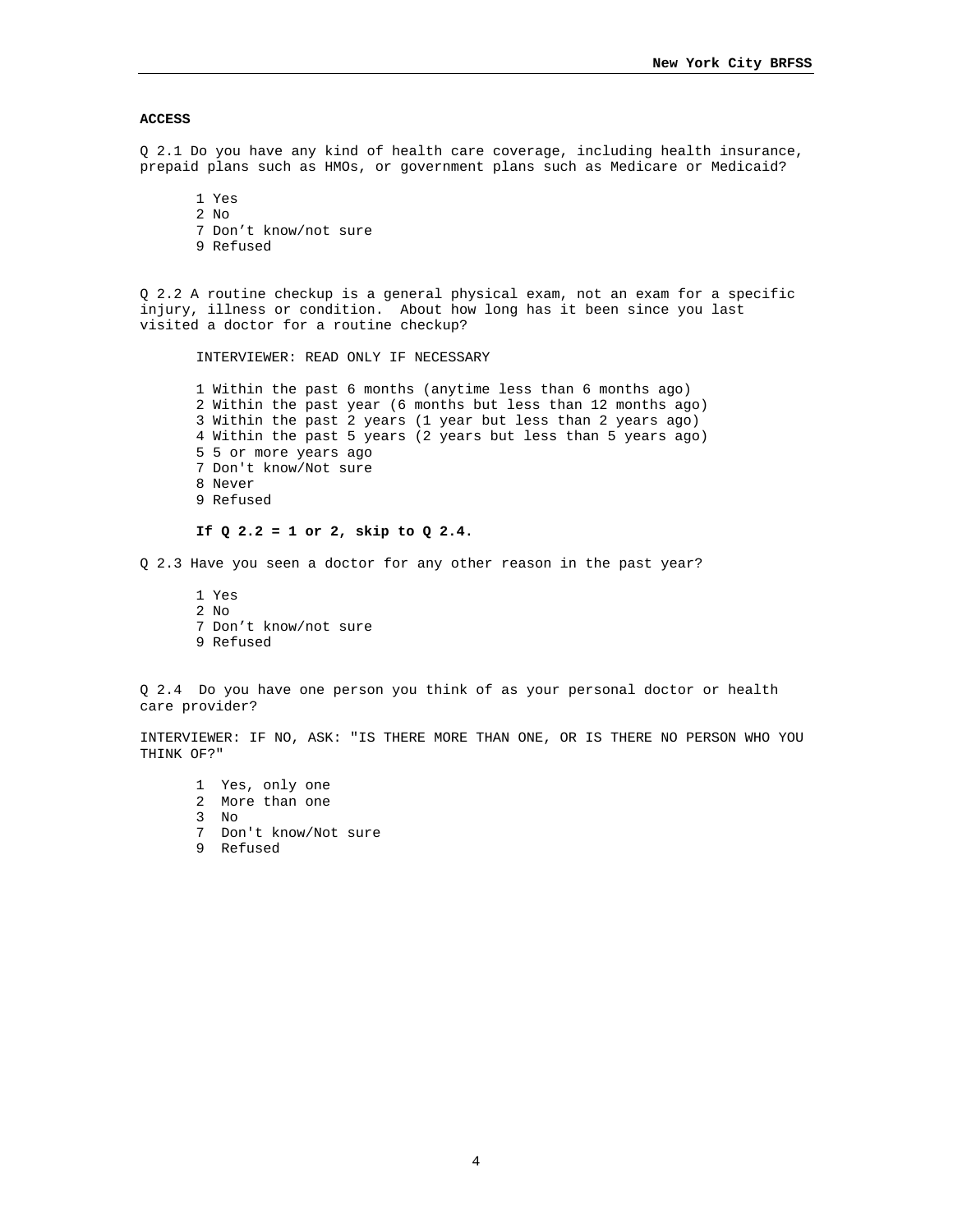# **DISABILITY**

Q 3.1 Are you limited in any way in any activities because of any impairment or health problem?

1 Yes 2 No 7 Don't know/not sure 9 Refused

# **If Q 3.1 = 2,7,9 skip to 3.4**

Q 3.2 For how long have your activities been limited because of your major impairment or health problem?

\_\_\_ Number of days \_\_\_ Number of weeks \_\_\_ Number of months \_\_\_ Number of years 777 Don't know/Not sure 999 Refused

Q 3.3 Because of any impairment or health problem, do you need the help of other persons with your PERSONAL CARE needs, such as eating, bathing, dressing, or getting around the house?

1 Yes 2 No 7 Don't know/not sure 9 Refused

Q 3.4 Do you now have any health problem that requires you to use special equipment, such as a cane, a wheelchair, a special bed, or a special telephone?

INTERVIEWER: INCLUDES OCCASIONAL USE OR USE IN CERTAIN CIRCUMSTANCES.

1 Yes 2 No 7 Don't know/not sure 9 Refused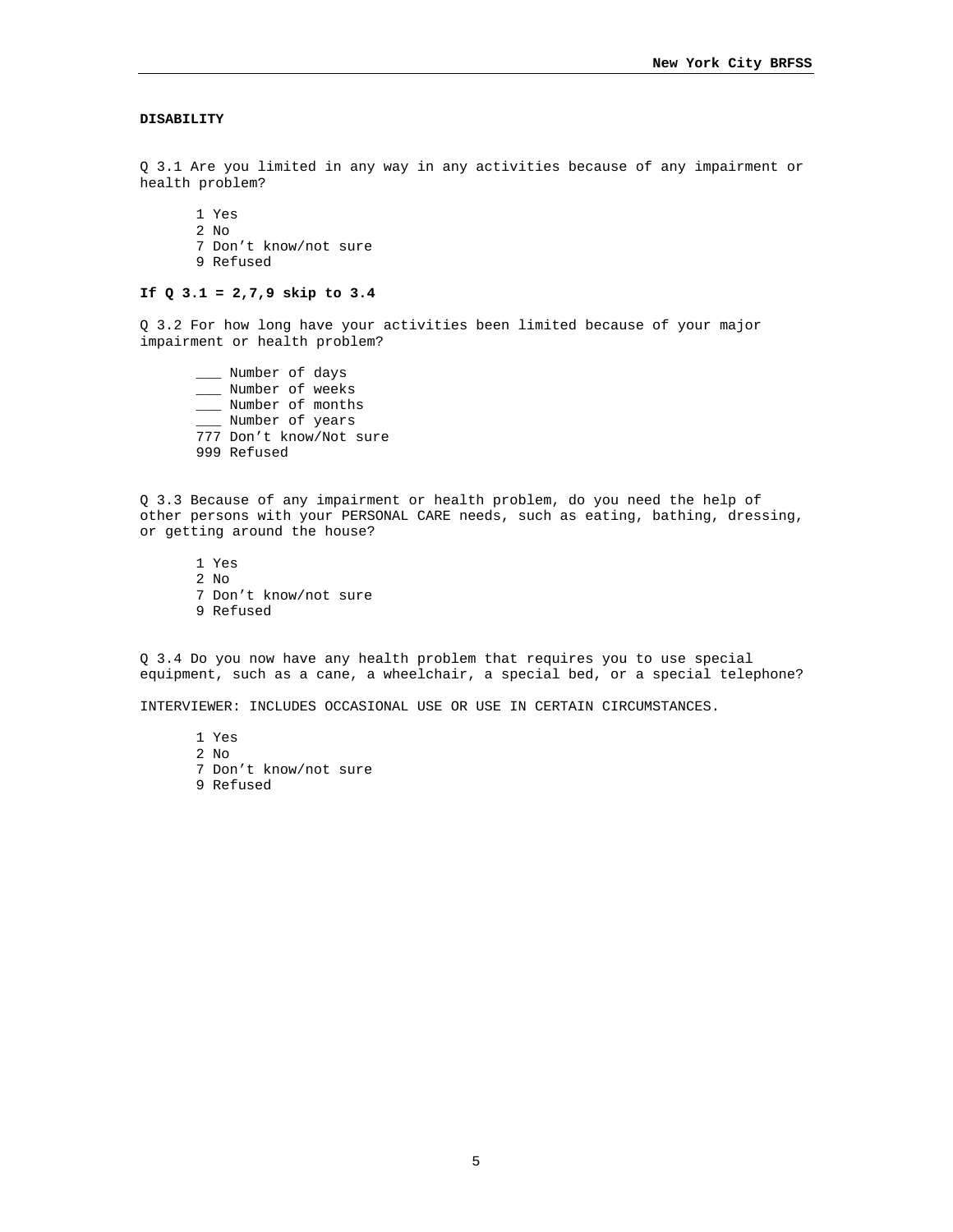### **PHYSICAL ACTIVITY**

Q 4.1 During the past 30 days, other than your regular job, did you participate in any physical activities or exercises such as running, calisthenics, golf, gardening, or walking for exercise?

1 Yes

- 2 No
- 7 Don't know/Not Sure
- 9 Refused

**Q 4.2 Do you own a bicycle?** 

- **1 Yes**
- **2 No**
- **7 Don't know/Not Sure**
- **8 Refused**

**If Q 4.2 = 1 (yes), then ask Q 4.3.** 

**Q 4.3 In the past 30 days, about how often have you used it?** 

**INTERVIEWER: READ ONLY IF NECESSARY** 

**1 every day or almost every day 2 several times a week 3 once a week 4 several times a month 5 once a month 6 never 7 Don't Know 9 Refused**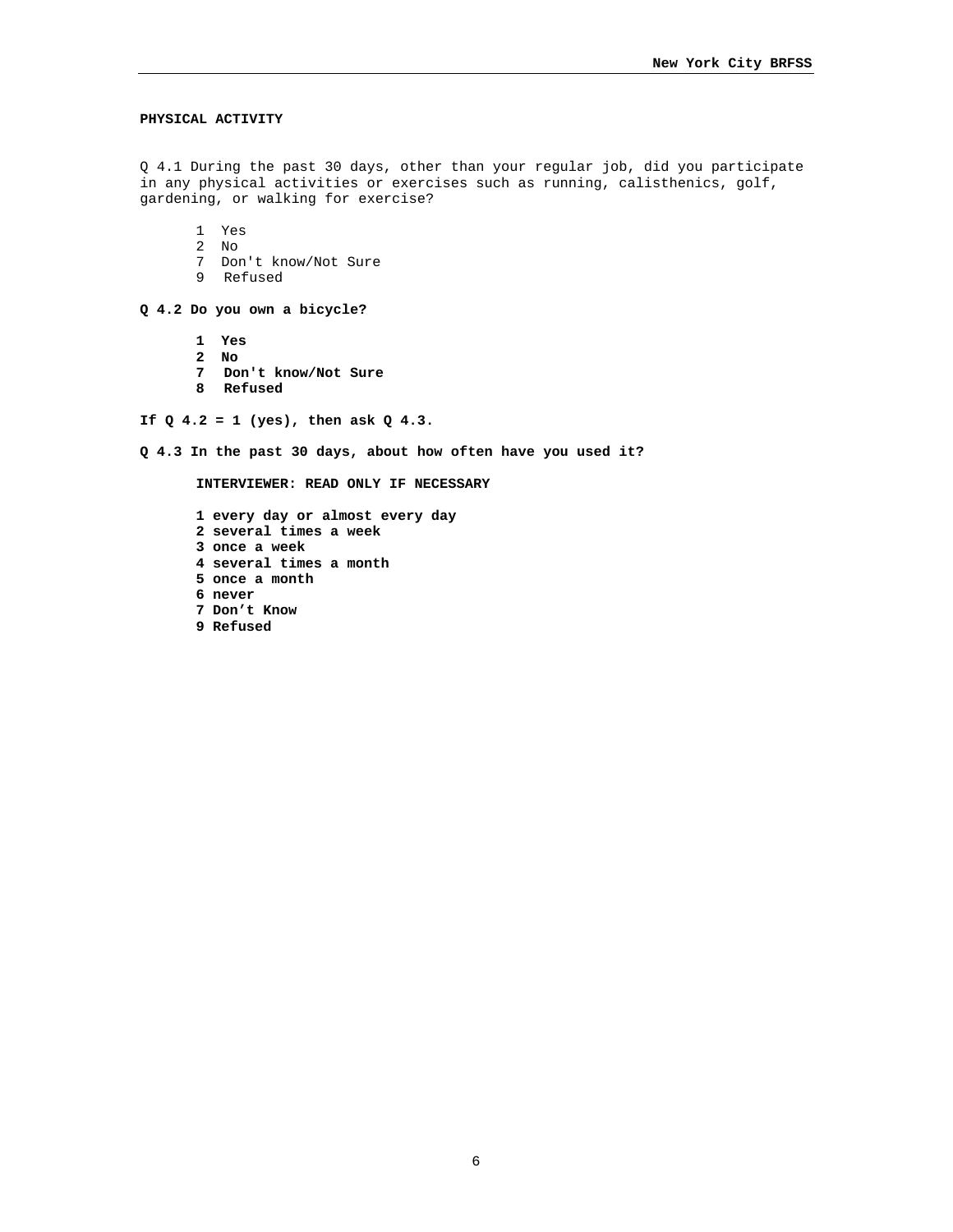### **DIABETES**

Q 5.1 Have you ever been told by a doctor that you have diabetes?

INTERVIEWER: If "Yes" and female, ask "Was this only when you were pregnant?" 1 Yes 2 Yes, but female told only during pregnancy 3 No 7 Don't know/Not sure 9 Refused

# **If Q 5.1 = 1 (yes) ask Q 5.2, else skip to NEXT SECTION (Q 6.1)**

Q 5.2 How old were you when you were told you have diabetes?  $\frac{1}{2}$  \_  $\frac{1}{2}$  (001-100 years) (777) Don't know (999) Refused

Q 5.3 About how many times in the past 12 months has a health professional checked your feet for any sores or irritations?

```
\lceil Number of times [76 = 76 or more]
88 None 
77 Don't know/Not sure 
99 Refused
```
Q 5.4 Have you ever had any sores or irritations on your feet that took more than four weeks to heal?

1 Yes 2 No 7 Don't know/Not sure 9 Refused

Q 5.5 When was the last time you had an eye exam in which the pupils were dilated? This would have made you temporarily sensitive to bright light.

- 1 Within the past month (anytime less than 1 month ago)
- 2 Within the past year (1 month but less than 12 months ago)
- 3 Within the past 2 years (1 year but less than 2 years ago)
- 4 2 or more years ago
- 8 Never<br>7 Don't
- 7 Don't know/Not sure<br>9 Refused
- 9 Refused

Q 5.6 Has a doctor ever told you that diabetes has affected your eyes or that you had retinopathy?

1 Yes 2 No

- 7 Don't know/Not sure
- 9 Refused

Q 5.7 Have you ever taken a course or class in how to manage your diabetes yourself?

- 1 Yes
- 2 No
- 7 Don't know/Not sure
- 9 Refused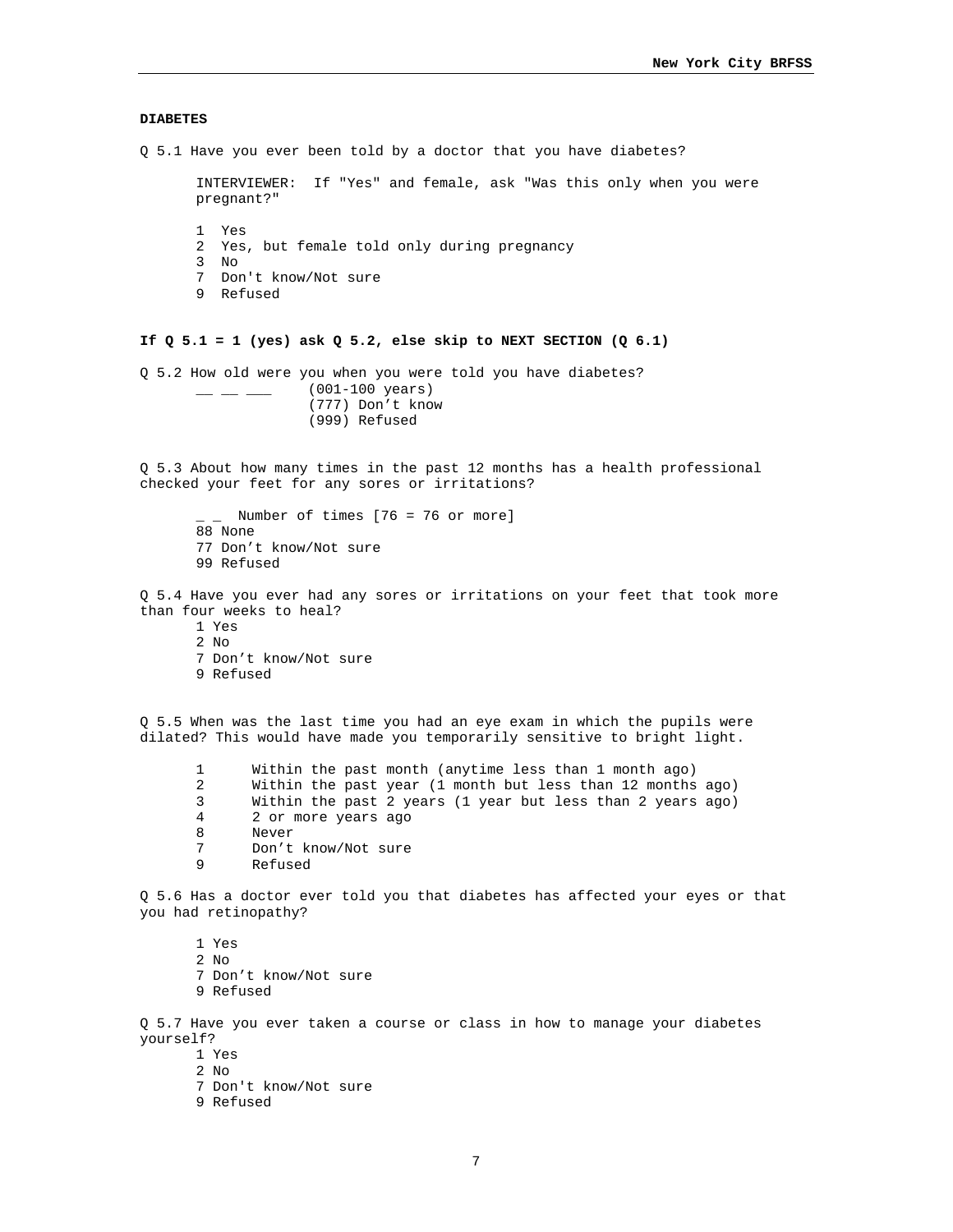**Blackout** 

**Q 6.1 After the Blackout on August 14, what day and time did the power come back on in your house? [Interviewer: Do not prompt, do not read] 1 Thursday Aug 14 2 Friday Aug 15 3 Saturday Aug 16 4 Sunday Aug 17 5 Monday Aug 18 6 Tuesday Aug 19 7 Wednesday Aug 20 8 Not affected by blackout 77 Don't Know 99 Refused Time \_\_ : \_\_ am/pm Q 6.2 From Friday through Sunday (after the Blackout), did you eat: a) any meat, diary products or previously prepared food out of the refrigerator or freezer 1 Yes 2 No 7 Don't know/not sure 9 Refused b) food that tasted spoiled 1 Yes 2 No 7 Don't know/not sure 9 Refused c) in a restaurant 1 Yes 2 No 7 Don't know/not sure 9 Refused Q 6.3 In the week after the Blackout, did you get diarrhea with at least three loose bowel movements within a 24 hour period? 1 Yes 2 No 7 Don't know/not sure 9 Refused Q 6.4 In the week after the Blackout, did you hear, read or see any messages about what to do with food that was in the refrigerator or freezer?** 

- **1 Yes**
- **2 No**
- **7 Don't know/not sure**
- **9 Refused**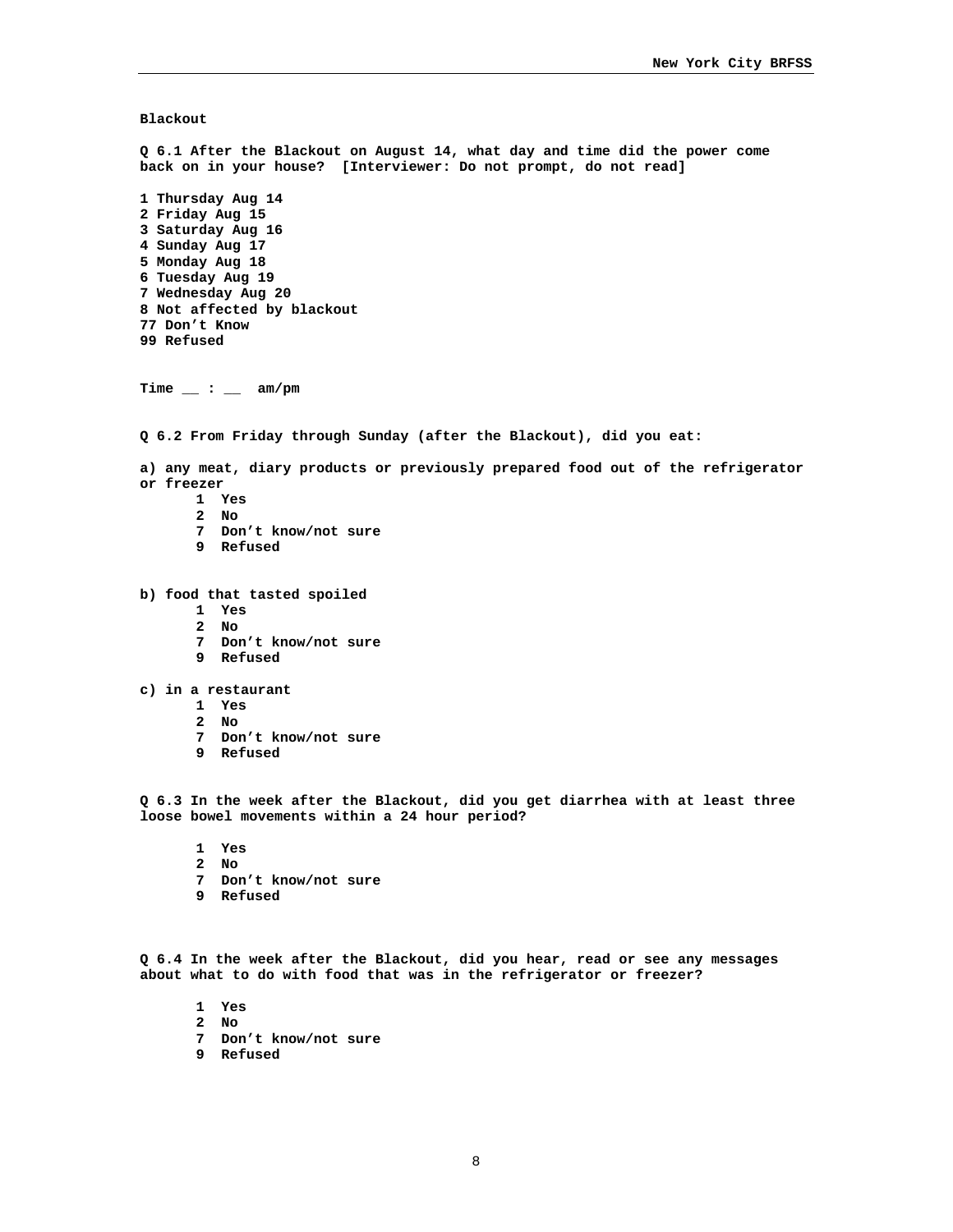**Heat** 

**Q 7.1 Do you have an air conditioner in your home? INTERVIEWER: Read if necessary: air conditioner defined as central air or window units.** 

**1 Yes 2 No 7 Don't know/not sure 9 Refused** 

If  $Q$  7.1 = 1 then ask  $Q$  7.2, else skip to NEXT SECTION  $(Q 8.1)$ .

**Q 7.2 Were there times when you did not turn on your air conditioning this past summer because you were worried about your electric bill being too high?** 

**1 Yes 2 No 7 Don't know/not sure 9 Refused** 

**Q 7.3 Were there times when you did not turn on your air conditioning this past summer because you were asked to conserve electricity?** 

- **1 Yes**
- **2 No**
- **7 Don't know/not sure**
- **9 Refused**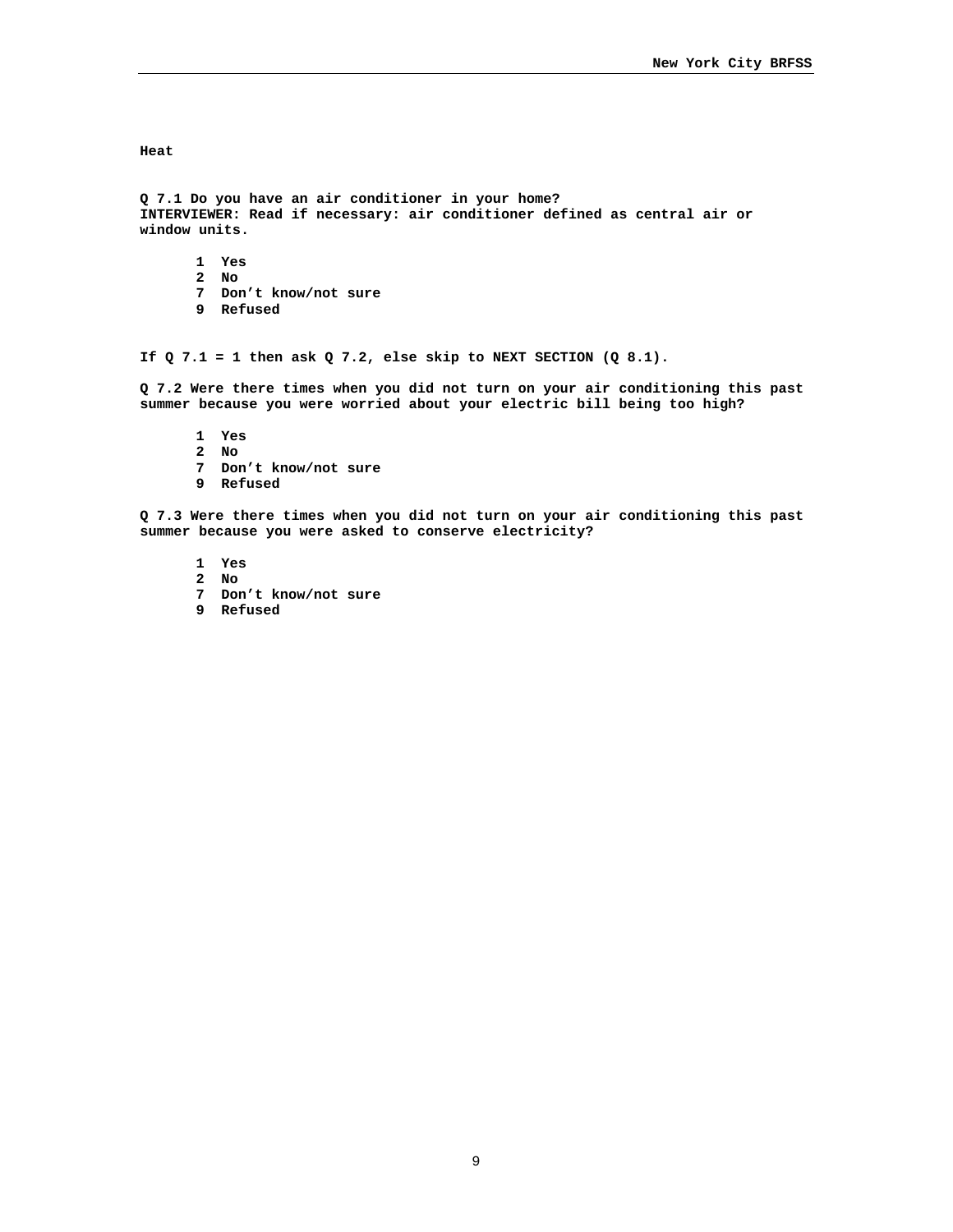```
B T / Syndromic Surveillance 
Q 8.1 In the last 30 days, did you have a flu-like illness with high fever, 
muscle aches, and cough or sore throat? 
       1 Yes 
       2 No 
       7 DK 
       9 Refused 
IF Q 8.1 = 1 (yes) ask Q 8.2, else skip to NEXT SECTION (Q 9.1). 
Q 8.2 During this illness, did you… 
       a Purchase a non-prescription medication 
       1 Yes 
       2 No 
       7 Don't know 
       9 Refused 
       b Miss work or school 
       1 Yes 
       2 No 
       7 Don't know 
       9 Refused 
       c Call doctor's office for advice 
       1 Yes 
       2 No 
       7 Don't know 
       9 Refused 
       d Call a nurse or other health hotline 
       1 Yes 
       2 No 
       7 Don't know 
       9 Refused 
       e Visit with your regular doctor 
       1 Yes 
       2 No 
       7 Don't know 
       9 Refused 
       f Visit a hospital Emergency Room or urgent care center 
       1 Yes 
       2 No 
       7 Don't know 
       9 Refused 
       g Visit a health care facility OTHER THAN your doctor or an Emergency 
       Room 
       1 Yes 
       2 No 
       7 Don't know 
       9 Refused
```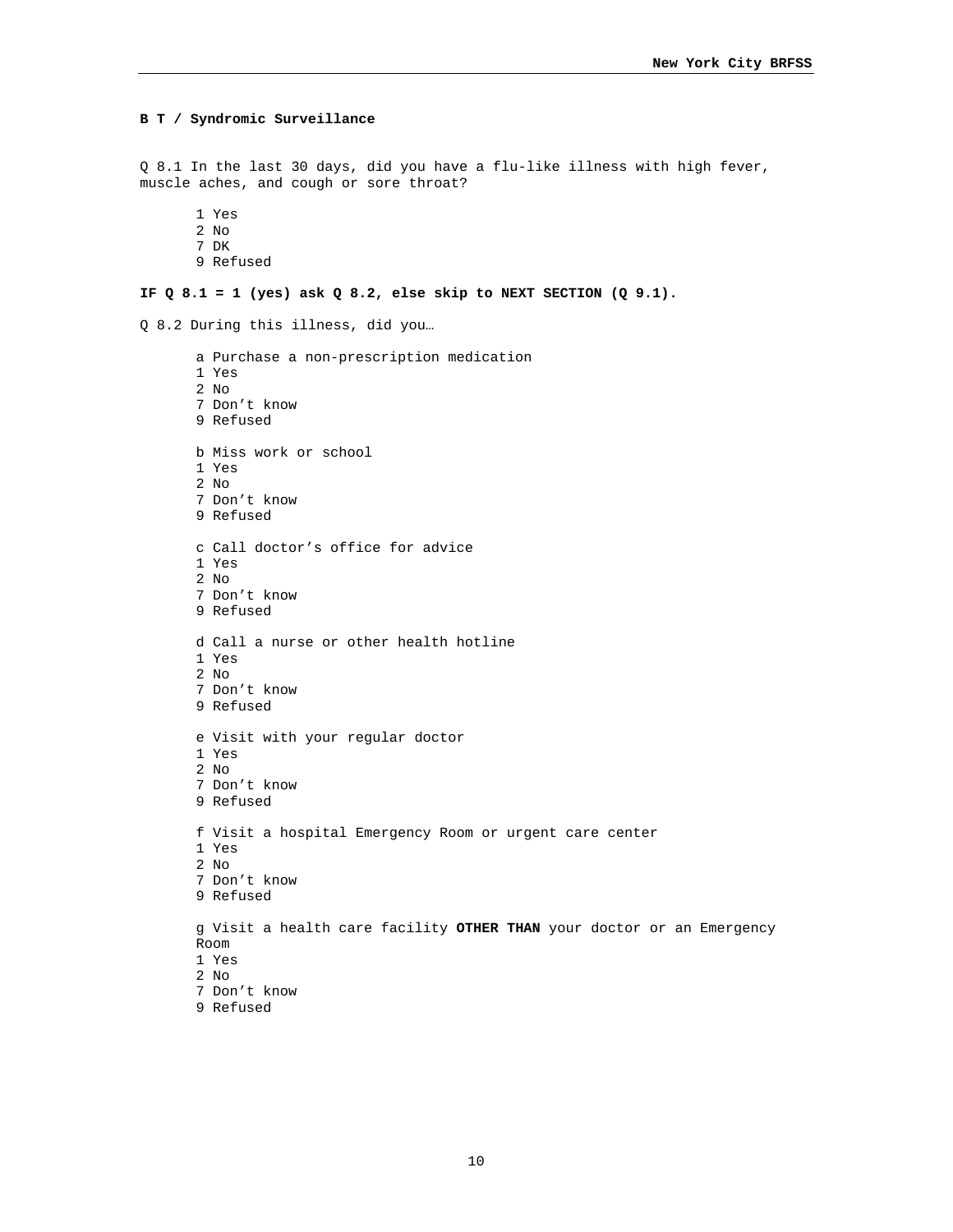**If yes to 2 or more Q 8.2a-f above, ask Q 8.3: Q 8.3 Which did you do first? [Interviewer: Only select one.] a Purchase a non-prescription medication b Miss work or school c Call doctor's office for advice d Call a nurse or other health hotline e Visit with your regular doctor f Visit a hospital Emergency Room or urgent care center g Visit a health care facility OTHER THAN your doctor or an Emergency Room**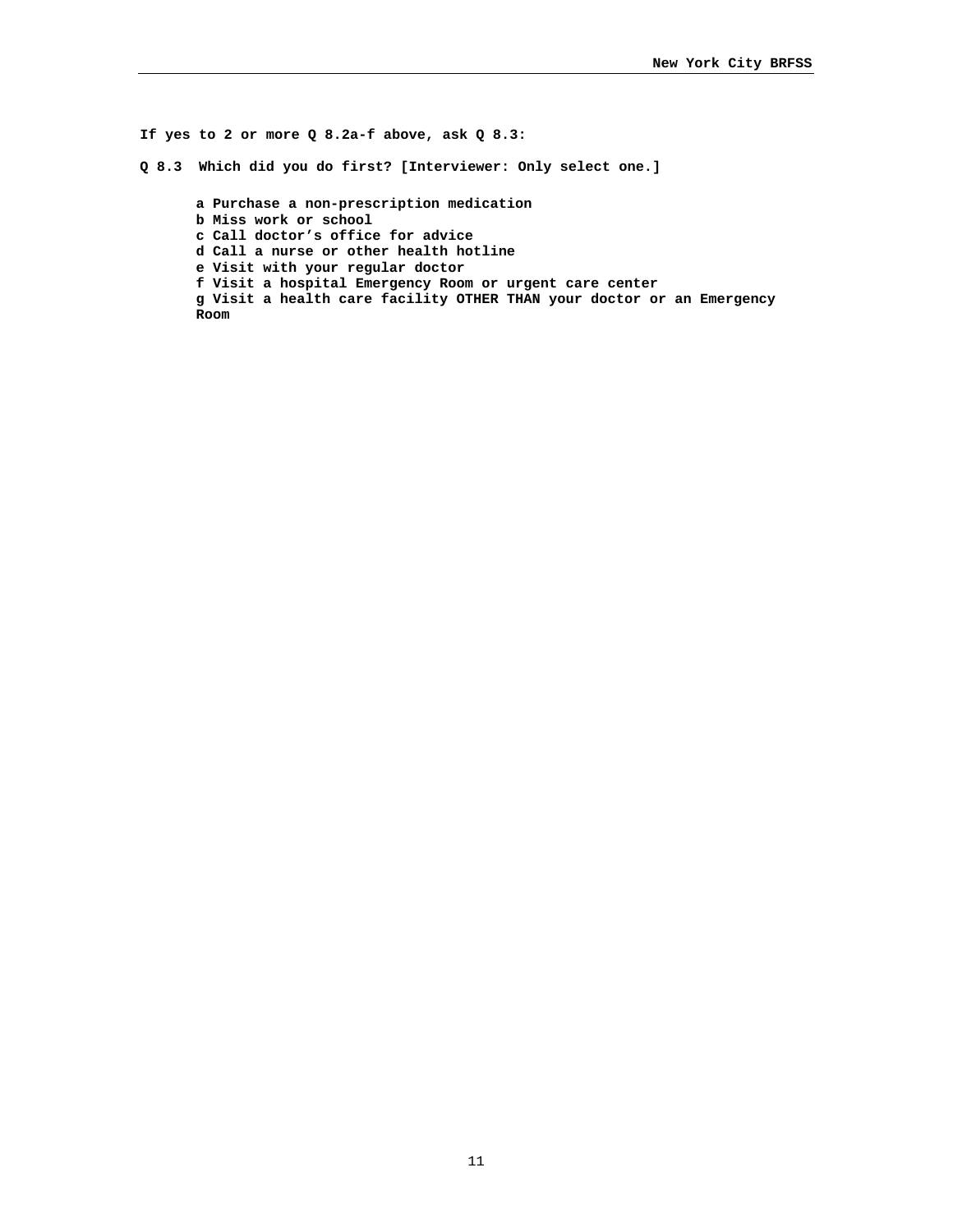# **TOBACCO**

Q 9.1 Have you smoked at least 100 cigarettes in your entire life?

- 1 Yes
- 2 No
- 7 Don't know/Not sure
- 9 Refused

#### **If Q 9.1 = 2,7,9 then skip to Q 9.22.**

Q 9.2 Do you now smoke **cigarettes** every day, some days, or not at all?

- 1 Every day
- 2 Some days
- 3 Not at all
- 9 Refused

# **If Q 9.2 is 3,9 (former smokers) then skip to Q 9.14**

Q 9.5 How many cigarettes on average do you smoke per day?

INTERVIEWER:RECORD 777 FOR DON'T KNOW/NOT SURE RECORD 999 FOR REFUSED

\_\_ per day

Q 9.6 How soon after waking up do you smoke your first cigarette?

1 Within 5 minutes 2 Within 6-30 minutes 3 Within 30-60 minutes 4 More than 1 hour 7 Don't know/Not sure 9 Refused

Q 9.7 How old were you when you first started smoking cigarettes regularly?

\_\_\_ Code age in years 88 Never smoked regularly 77 Don't know/Not sure 99 Refused

## **If Q 9.7 = 88, then skip to Q 9.18**

Q 9.8 During the past 12 months, have you stopped smoking for 24 hours or more because you were trying to quit smoking?

- 1 Yes
- 2 No
- 7 Don't know/Not sure
- 9 Refused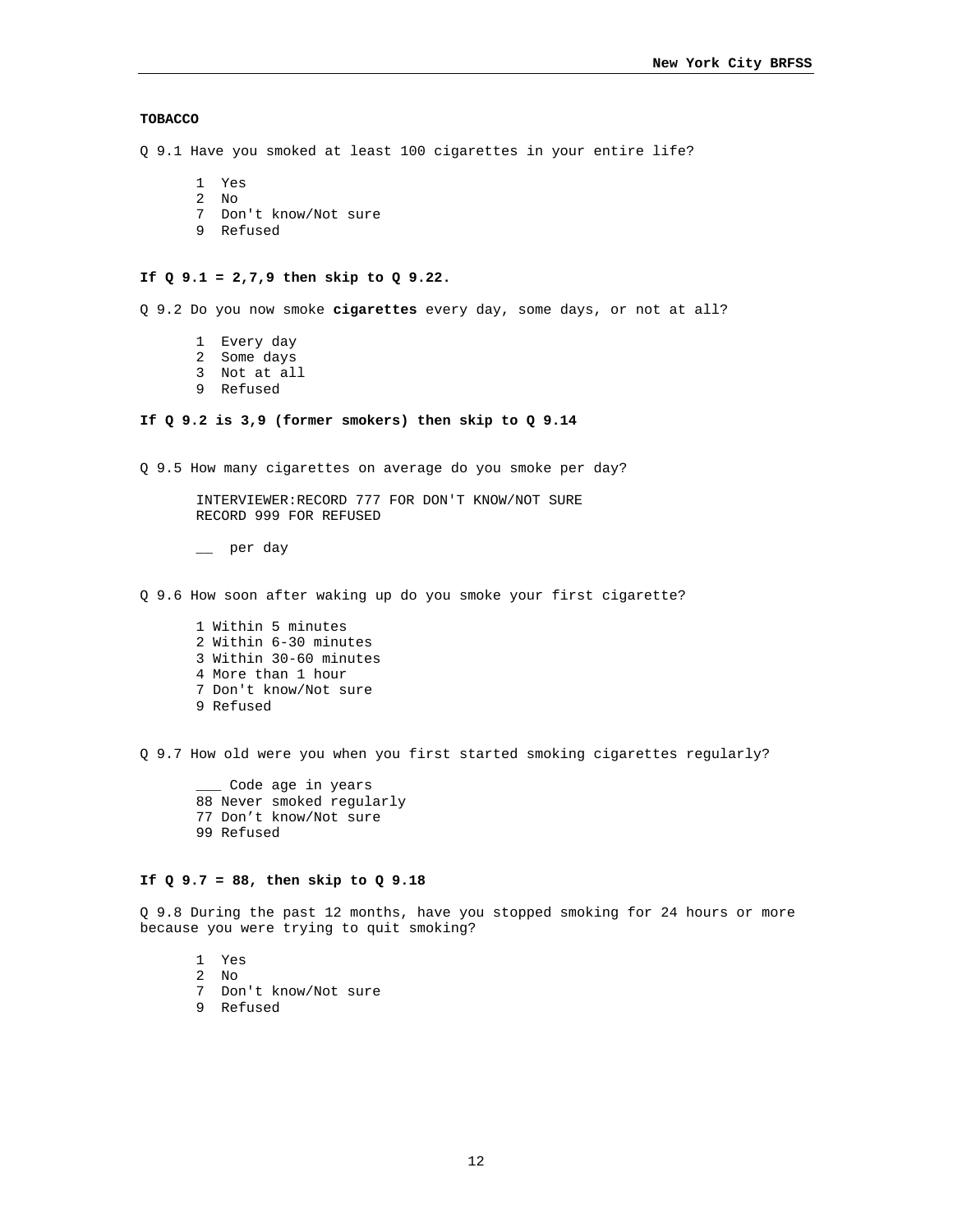IF Q 9.8 = 1 (YES), then ask  $Q$  9.9, else skip to  $Q$  9.11

**Q 9.9 In the last 12 months, how many times have you quit smoking for 24 hours or more?** 

**\_ \_ Enter number of quit attempts 76 Greater than 76 attempts 77 Don't know/Not sure 99 Refused** 

**Q 9.10 During these attempts, what was the longest time you went without smoking a cigarette? ( INTERVIEWER NOTE: ONE YEAR=12 MONTHS)** 

 $-$  **MONTHS \_ \_ \_ WEEKS \_ \_ \_ DAYS 000 Time frame does not apply 777 Don't know/Not sure for that time frame 999 Refused for that time frame 888 Never made a quit attempt.** 

**Q 9.11 Would you like to stop smoking?** 

**1 Yes 2 No 7 Don't know/Not sure 9 Refused** 

Q 9.12 Are you seriously thinking of quitting smoking in the next 30 days?

1 Yes 2 No 7 Don't know/Not sure 9 Refused

# **Ask Q 9.13 if Q 9.12 = 2 (No) or 7 (DK).** E**lse skip to Q 9.17.**

Q 9.13 Are you seriously thinking of quitting smoking in the next 6 months?

- 1 Yes
- 2 No
- 7 Don't know/Not sure
- 9 Refused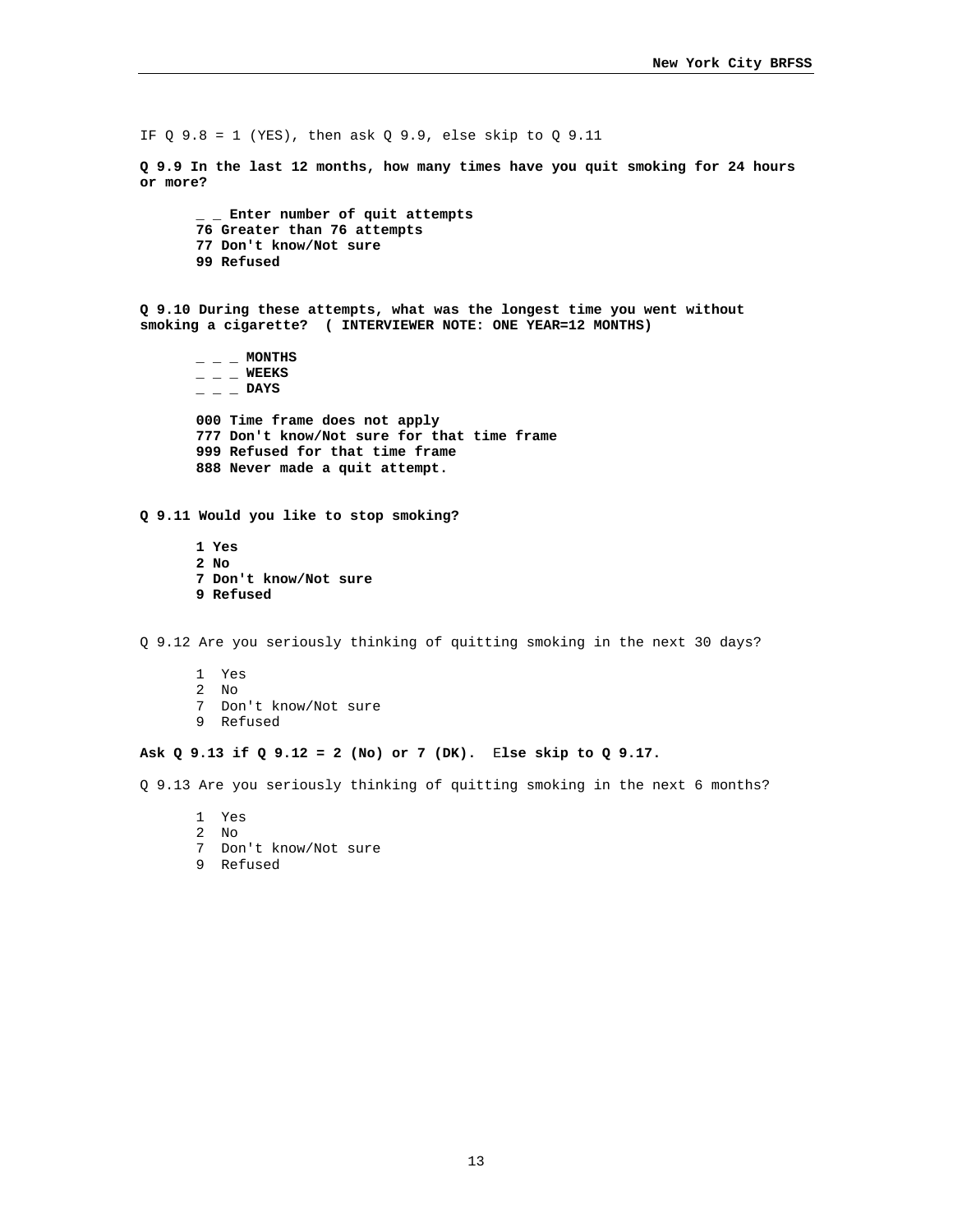**ONLY IF NO LONGER SMOKE (Former smokers - Q 9.2 is Not at all or Refused)**  Q 9.14 How old were you when you first started smoking cigarettes regularly? Code age in years 888 Never smoked regularly 777 Don't know/Not sure 999 Refused **Q 9.3 Were you smoking at all around this time 12 months ago? 1 Yes 2 No 7 Don't know/Not sure 9 Refused If Q 9.3 = 1 then ask Q9.4, else skip to Q9.15 Q 9.4 Were you smoking cigarettes every day or some days? 1 Every day 2 Some days 7 Don't know/Not sure 9 Refused If Q 9.14 = 888, then skip to Q 9.22.**  Q 9.15 About how long has it been since you last smoked cigarettes regularly? INTERVIEWER: Enter either months or years – not both. Round to closest month or year if necessary. [1 year = 12 months]  $\equiv$   $\equiv$  Months  $-$  Years 888 Never smoked regularly 777 Don't Know/Not sure 999 Refused **If Q 9.15 less than or equal to 1 year, then ask, else skip to Q 9.22.**  Q 9.16 How many cigarettes on average did you smoke per day before you quit? INTERVIEWER:RECORD 777 FOR DON'T KNOW/NOT SURE RECORD 999 FOR REFUSED \_\_ per day **ASK ONLY IF SMOKED IN LAST YEAR (Q 9.15 less than or equal to 1 year] OR, [(Q 9.2 = Every day, Some days) else skip to Q 9.22.**  Q 9.17 During the past 12 months, has a doctor, nurse, or other health

1 Yes 2 No 7 Don't know/Not sure 9 Refused

professional advised you to quit smoking?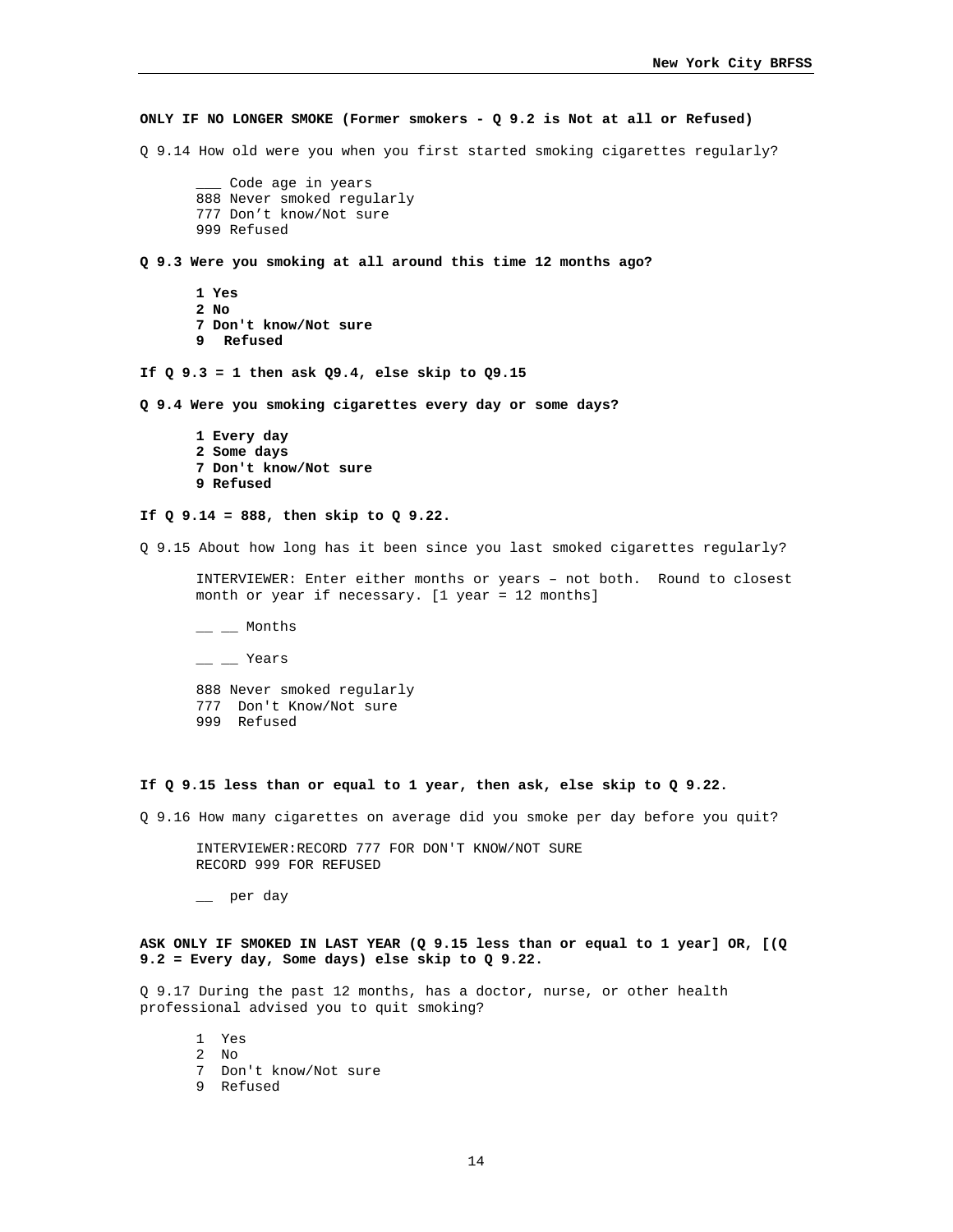# **Ask Q 9.18 – Q 9.20 ONLY IF CURRENT SMOKER [(Q 9.2 = Every day, Some days)**

Q 9.18 Was the last cigarette you smoked from a carton, a pack, a single or loosie, bummed, or did you roll your own?

- 1 Carton 2 Pack
- 3 Single/loosie
- 4 Bummed
- 5 Or did you roll your own?
- 7 Don't know/Not sure
- 9 Refused

# **If Q 9.18 = 1,2,3 then ask Q 9.19a**

Q 9.19a How much did you pay for that [ANSWER TO Q 9.18]?

INTERVIEW: DO NOT ROUND – JUST PUT IN EXACT DOLLARS AND CENTS

Carton: .

 $\hat{S}$  \_ \_ . \_ \_ (1-50) 8888 Did not pay for cigarettes 7777 Don't know/Not sure 9999 Refused

Pack:

 $\sin 2x - \cos 2x - \sin 2x - \sin 2x - \sin 2x - \sin 2x - \sin 2x - \sin 2x - \sin 2x - \sin 2x - \sin 2x - \sin 2x - \sin 2x - \sin 2x - \sin 2x - \sin 2x - \sin 2x - \sin 2x - \sin 2x - \sin 2x - \sin 2x - \sin 2x - \sin 2x - \sin 2x - \sin 2x - \sin 2x - \sin 2x - \sin 2x - \sin 2x - \sin 2x - \sin 2x - \sin 2x - \sin 2x - \sin 2x - \sin 2x - \sin 2x - \sin 2$ 888 Did not pay for cigarettes 777 Don't know/Not sure 999 Refused

SINGLE/LOOSIE: Enter price in cents

 $$0. - (1-50)$ 88 Did not pay for cigarettes 77 Don't know/Not sure 99 Refused

Q 9.20 Where did you get that [ANSWER TO Q9.18]?

1 A store in NYC 2 Outside New York City but in New York State 3 In a different state 4 Outside the US 5 Through the Internet or mail 6 Indian reservation 7 From another person 8 Other (SPECIFY) 77 Don't know/Not sure 99 Refused

**SMOKING CESSATION: Q 9.21a – Q 9.21c ARE ONLY ASKED OF THOSE WHO STOPPED SMOKING WITHIN THE PAST YEAR (Q 9.15 lt or equal to 1 year) OR WHO STOPPED FOR AT LEAST 24 HOURS (Q9.8 = 1 (YES). OTHERS SKIP TO Q 9.22.** 

Q 9.21a During the past year, did you use any of the following aids to help you quit?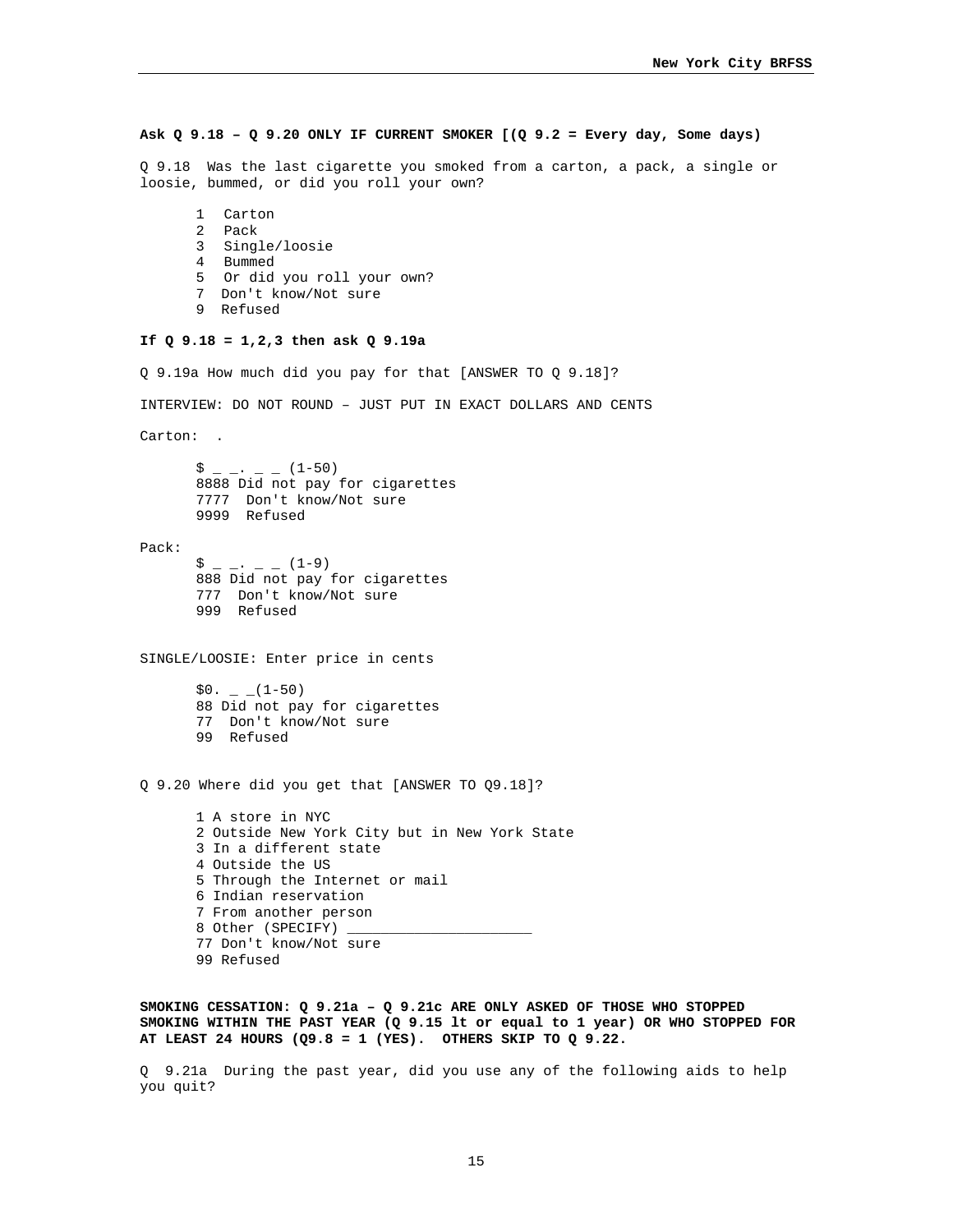A nicotine patch, nicotine gum, lozenge, nasal spray or inhaler?

1 Yes

2 No

7 Don't know/Not sure

9 Refused

Q 9.21b. A prescription pill to block the craving of smoking, like Zyban or Bupropion

1 Yes

2 No

- 7 Don't know/Not sure
- 9 Refused

Q 9.21c. Individual, telephone or group counseling advice.

 1 Yes 2 No 7 Don't know/Not sure 9 Refused

#### **ASK All:**

**Q 9.22 In a typical month, how often do you go out to a bar or a nightclub? (Interviewer: read if necessary: Not including days that you worked there.)** 

**\_ \_ times (1-30) 66 less than once a month on average 88 Never 77 Don't Know 99 Refused** 

**If Q 9.2 = Every day, Some days (current smoker), and Q 9.22 >= 1 times per month, then ask Q 9.23:** 

**Q 9.23 The last time you were at a bar or nightclub, did you smoke inside the premises?** 

 **1 Yes 2 No 7 Don't know/Not sure 9 Refused**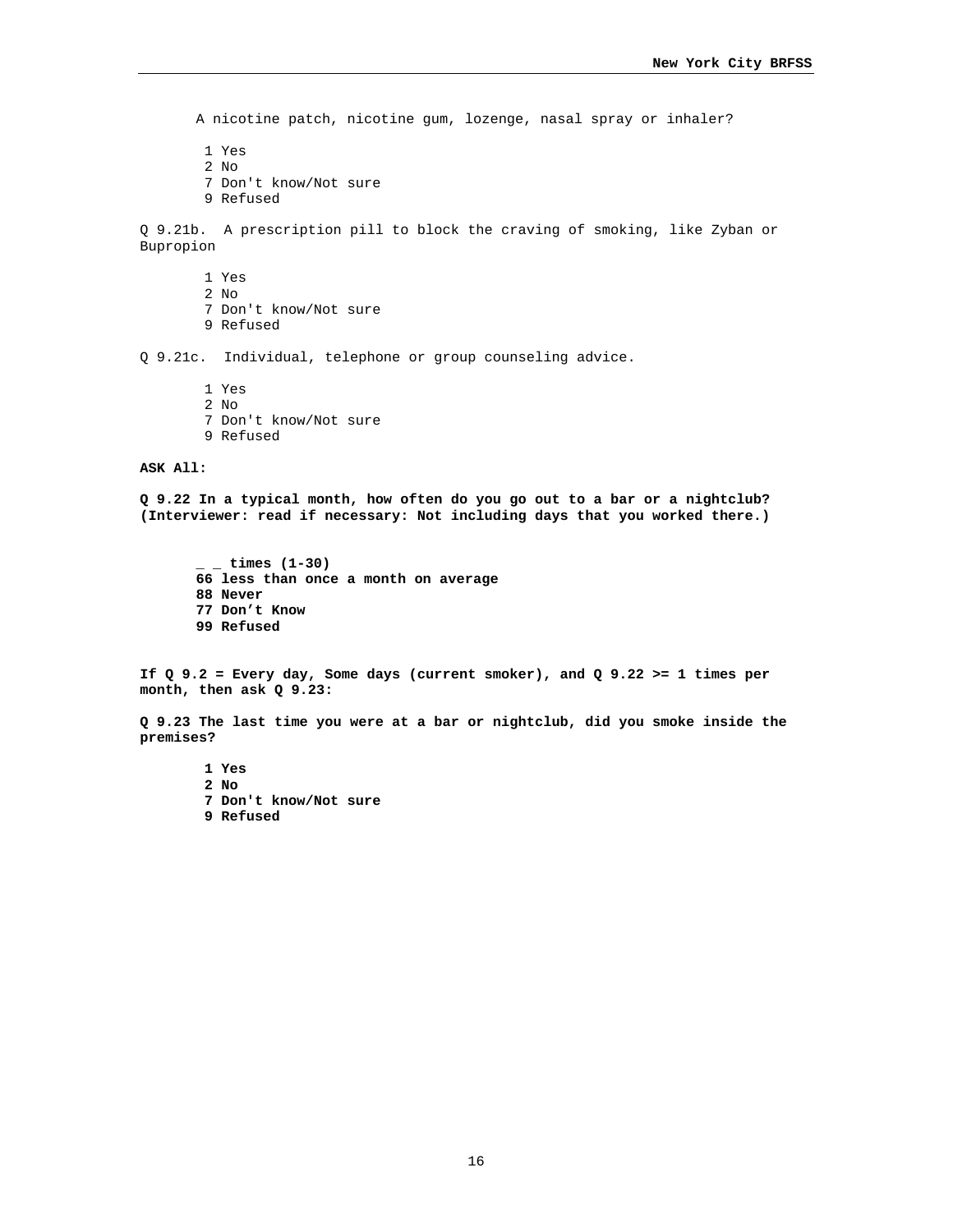### **ALCOHOL CONSUMPTION**

#### **ASK ALL**

10.1 A drink of alcohol is 1 can or bottle of beer, 1 glass of wine, 1 can or bottle of wine cooler, 1 cocktail, or 1 shot of liquor. During the past 30 days, how many days per week or per month did you have at least 1 drink of any alcoholic beverage?

INTERVIEWER: USE ONLY ONE FIELD TO RECORD ANSWER, ACCORDING TO HOW RESPONDENT ANSWERS QUESTION. DO NOT GIVE BOTH WEEK AND MONTH!

INTERVIEWER: RECORD 88 FOR NO DRINKS IN PAST 30 DAYS RECORD 77 FOR DON'T KNOW/NOT SURE RECORD 99 FOR REFUSED

> \_\_\_\_\_ Days per week \_\_\_\_\_ Days in past 30

# **IF NO DRINKS, REFUSED, SKIP TO NEXT SECTION (11.1)**

Q 10.2 On the days when you drank, about how many drinks did you drink on the average?

> INTERVIEWER: RECORD 77 FOR DON'T KNOW/NOT SURE RECORD 99 FOR REFUSED

> > \_\_ Number of drinks

Q 10.3 Considering all types of alcoholic beverages, how many times during the past 30 days did you have 5 or more drinks on an occasion?

> INTERVIEWER: RECORD 88 FOR NONE RECORD 77 FOR DON'T KNOW/NOT SURE RECORD 99 FOR REFUSED

> > \_\_ Number of times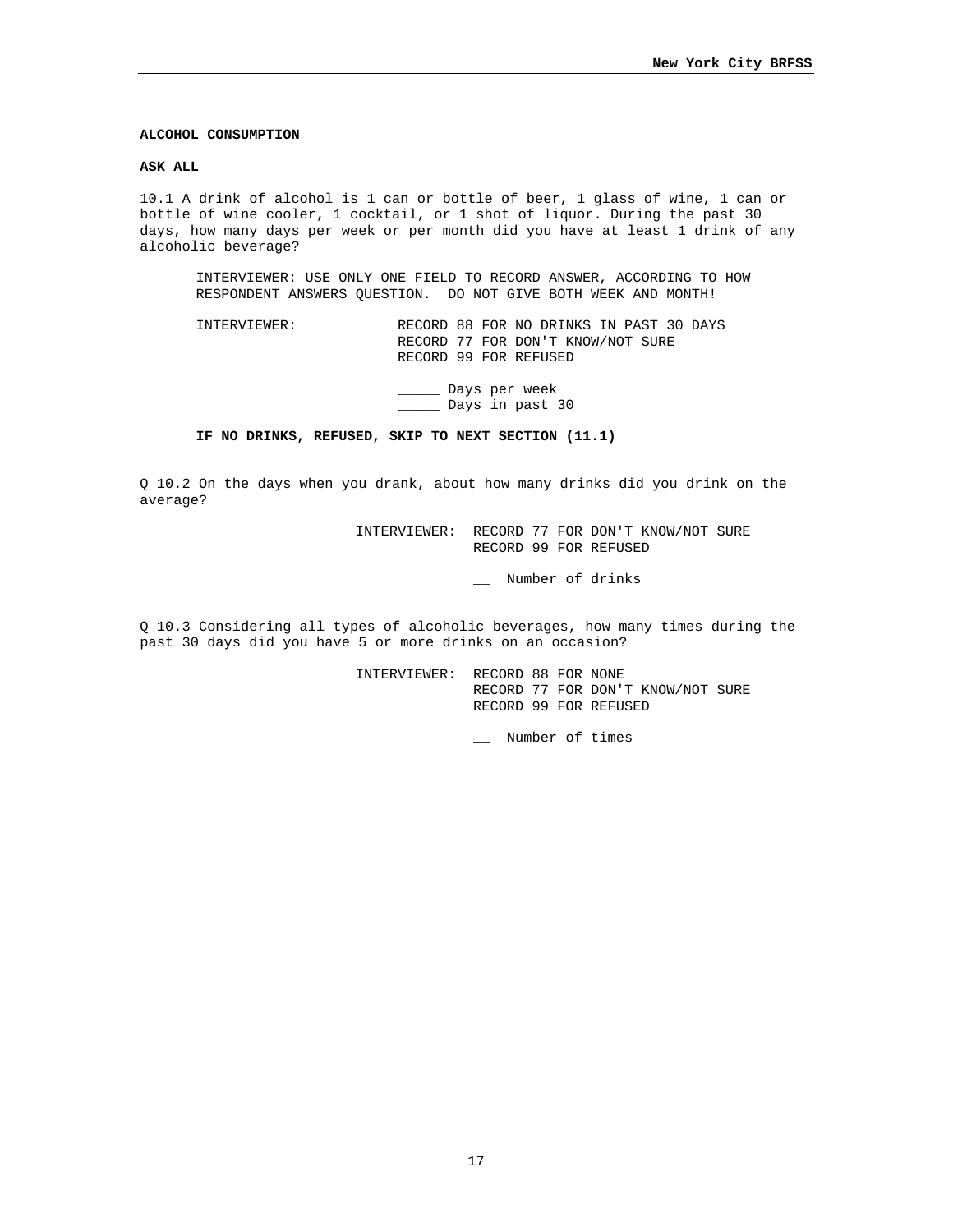### **DEMOGRAPHICS**

Now I'd like to ask you some factual questions to help classify your answers.

Q 11.1 What is your age?

 INTERVIEWER: RECORD 777 FOR DON'T KNOW/NOT SURE RECORD 999 FOR REFUSED

\_\_\_\_ Age in years

## **If 777, 999 for Q 11.1 then ask:**

Q 11.1b We are only asking this information to make sure that we have talked to enough people in each age group. Can you just tell me if you are:

1 Over 65 2 45-64 3 25-44 4 18-24 7 Don't Know 9 Refused

ASK ONLY IF ONE ADULT IN HOUSEHOLD AND SEX NOT RECORDED IN ENUMERATION Q 11.19 INTERVIEWER: READ ONLY IF NECESSARY

Are you...

1 Male 2 Female

Q 11.2 Are you Hispanic or Latino?

1 Yes 2 No 7 Don't know/Not sure 9 Refused

# **ASK ONLY IF Q 11.2 = 1 (Yes)**

Q 11.2a Please tell me which group best represents your Hispanic or Latino origin or ancestry:

INTERVIEW: READ, ACCEPT FIRST RESPONSE

1 Puerto Rican 2 Dominican 3 Mexican/Mexican-American 4 Central American (Honduran, El Salvadorian, Panamanian) 5 South American (Ecuadorian, Colombian) 6 Other Latin American OR 7 Other Hispanic/Latino DO NOT READ 8 Spanish 77 Don't know/not sure 99 Refused

Q 11.3 Which one or more of the following would you say is your race? INTERVIEWER: PLEASE READ RESPONSES, ACCEPT MULTIPLE RESPONSES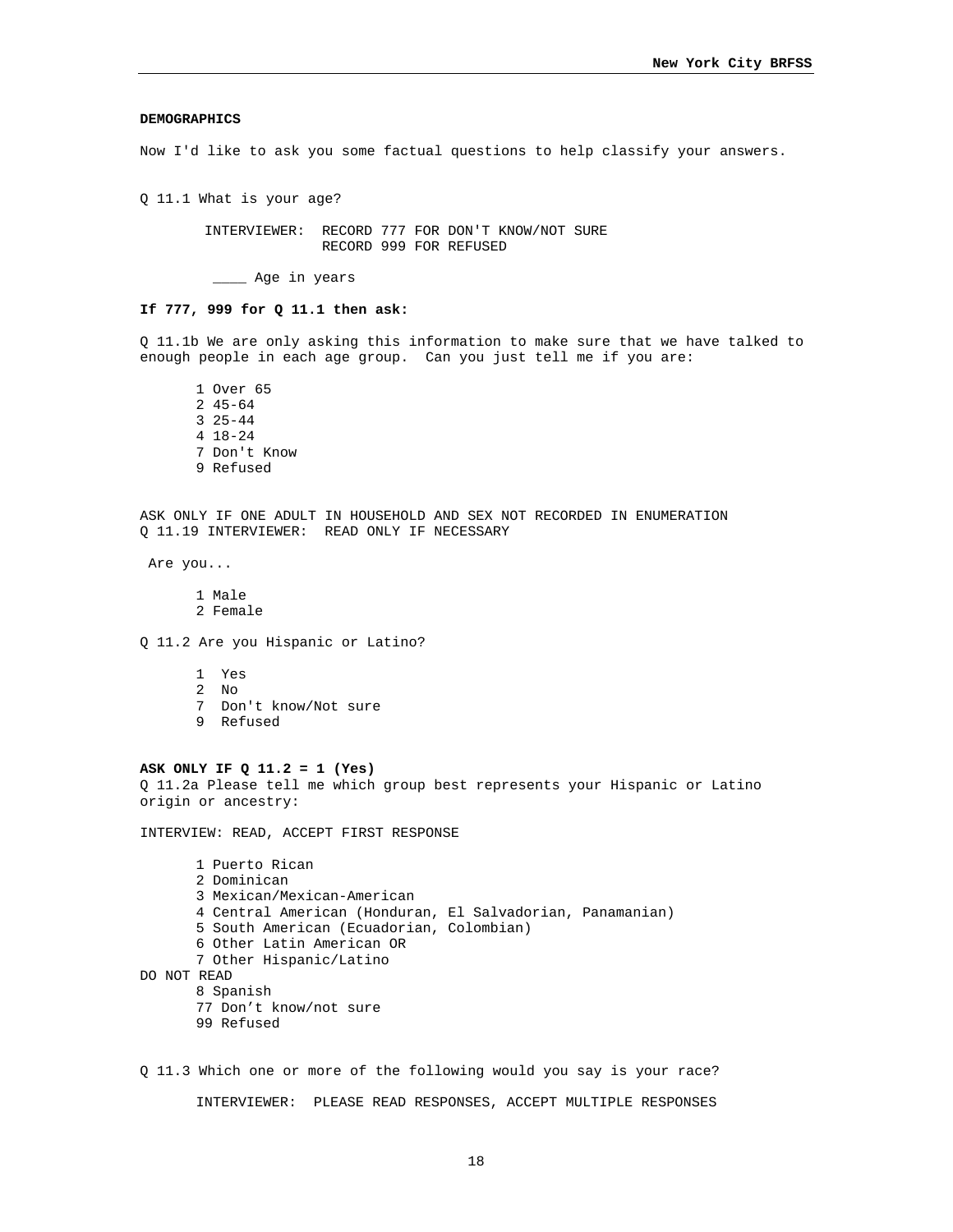1 White 2 Black or African American 3 Asian 4 Native Hawaiian or Other Pacific Islander 5 American Indian, Alaska Native 6 Other (SPECIFY)  $\overline{\phantom{0}}$ 7 Don't know/Not sure 9 Refused

#### **ASK ONLY IF MORE THAN ONE RACE in Q11.3, ELSE SKIP TO 11.5a**

Q 11.4 Which one of these groups would you say best represents your race?

1 White 2 Black or African American 3 Asian 4 Native Hawaiian or Other Pacific Islander 5 American Indian, Alaska Native 6 Other named in q11.3 7 Don't know/Not sure 9 Refused

## Q 11.5a Were you born in the US?

- 1 Yes
- 2 No
- 7 Don't know/Not sure
- 9 Refused

**ASK IF Q 11.5a = 2 (NOT BORN IN US), ELSE SKIP TO Q 11.6**  Q 11.5b. What country were you born in?

INTERVIEWER: DO NOT READ RESPONSES

- 1. Argentina
- 2. Australia
- 3. Bangladesh
- 4. Barbados
- 5. Belarus
- 6. Bolivia
- 7. Brazil
- 8. Canada
- 9. Caribbean
- 10. Chile
- 11. China
- 
- 12. Columbia
- 13. Costa Rica
- 14. Cuba
- 15. Dominican Republic
- 16. Ecuador
- 17. Egypt
- 18. El Salvador
- 19. France
- 20. Germany
- 21. Ghana
- 22. Greece
- 23. Guatemala
- 24. Guyana
- 25. Haiti
- 26. Honduras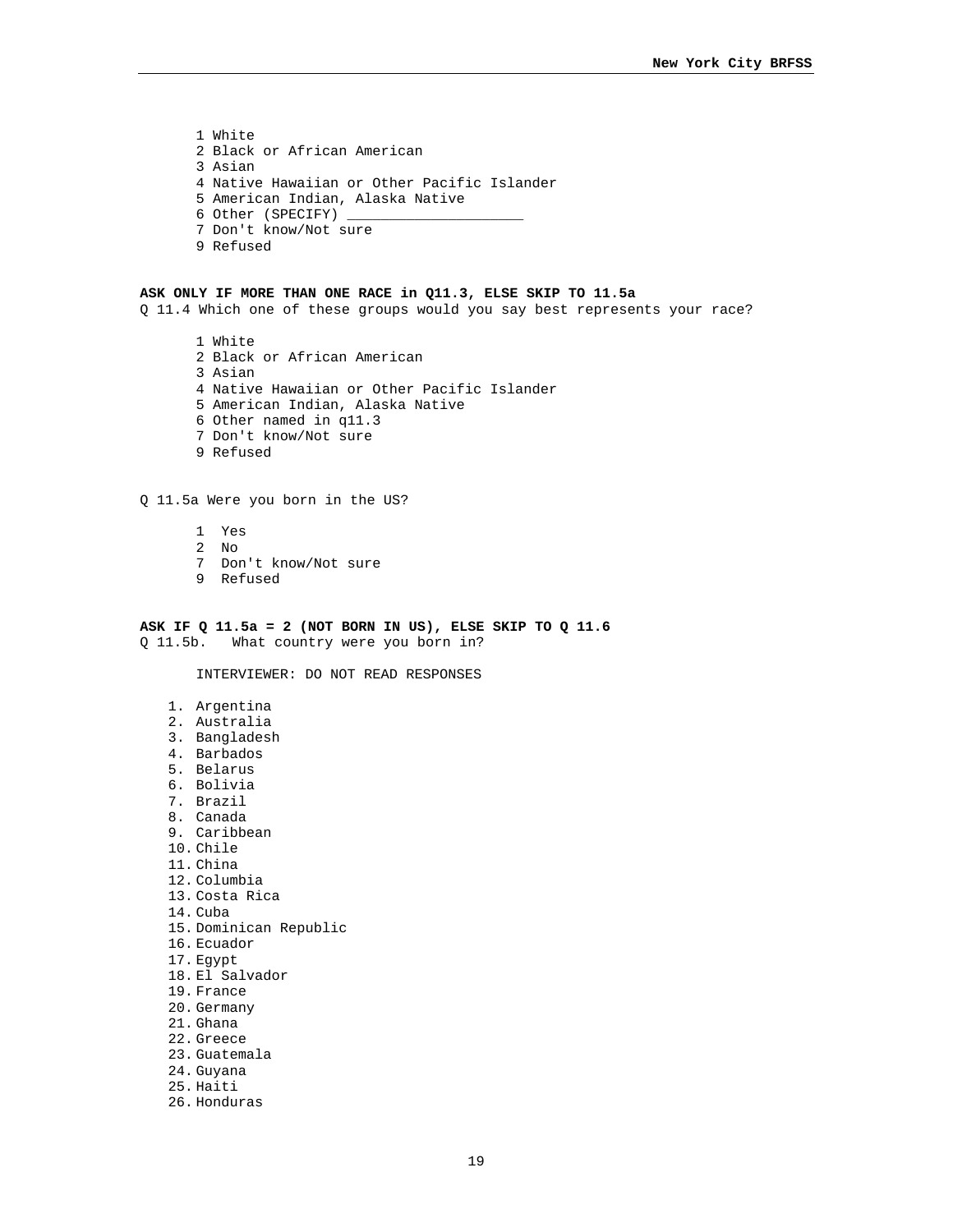27. Hong Kong 28. Hungary 29. India 30. Ireland 31. Israel 32. Italy 33. Jamaica 34. Japan 35. Korean 36. Mexico 37. Nicaragua 38. Nigeria 39. Pakistan 40. Panama 41. Peru 42. Philippines 43. Poland 44. Puerto Rico 45. Romania 46. Russia 47. Sierra Leona 48. South American 49. Spain 50. Taiwan 51. Trinidad and Tobago 52. Turkey 53. Ukraine 54. United Kingdom 55. Venezuela 56. Vietnam 57. West Indian 58. Yugoslavia 66 Other (SPECIFY)<br>77 Don't know/Not 77 Don't know/Not sure<br>99 Refused 99 Refused

Q 11.5c Since you moved to the United States, how long have you lived in this country?

1 Less than a year 2 At least a year but less than four years 3 At least four years but less than ten years 4 Ten or more years 7 Don't know/Not sure 9 Refused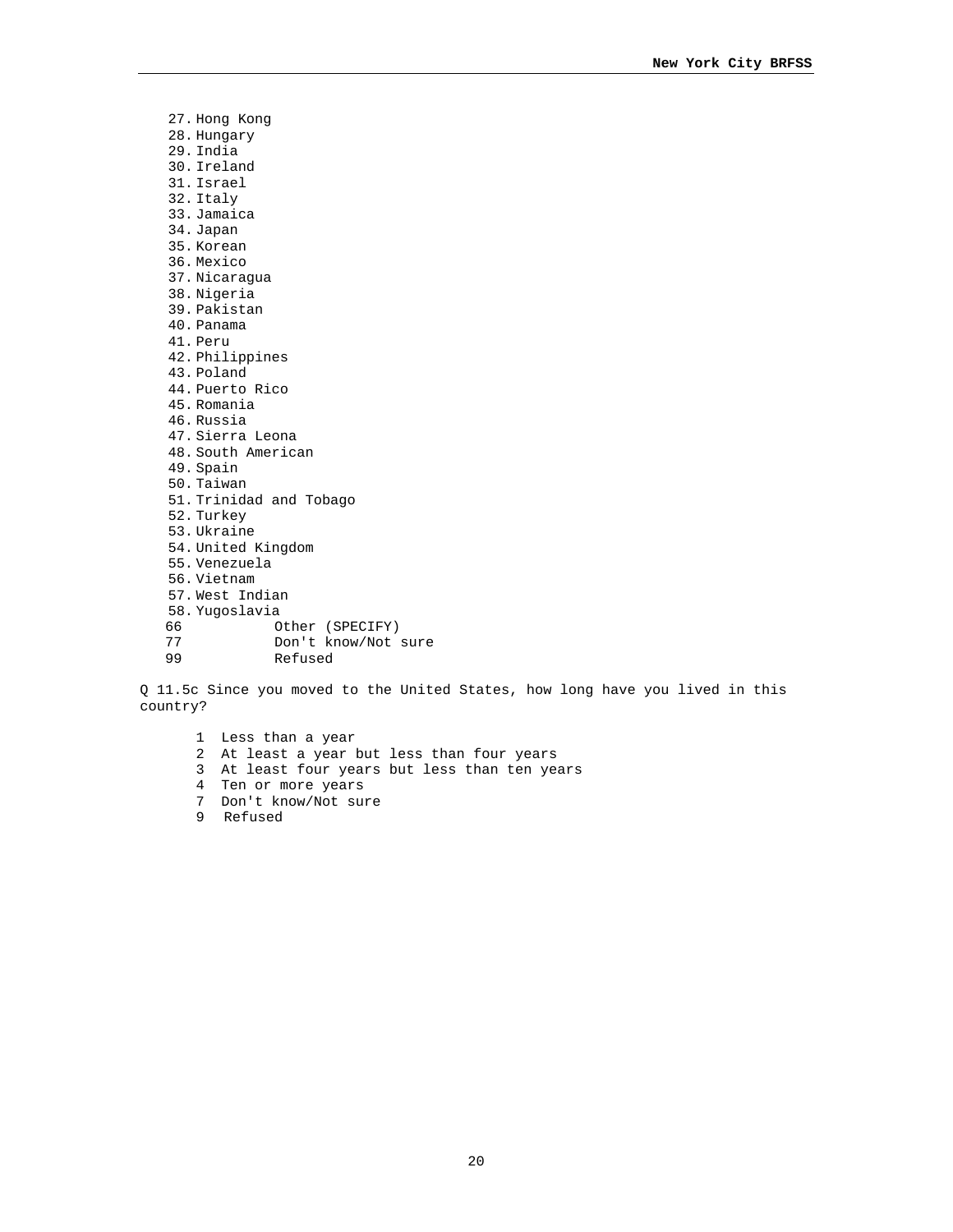# **ASK ALL**

Q 11.6 Are you: INTERVIEWER: PLEASE READ RESPONSES 1 Married 2 Divorced 3 Widowed 4 Separated 5 Never married, OR 6 A member of an unmarried couple? 9 Refused **Q 11.0 How many children, under 18 years old, are living in your household? INTERVIEWER: RECORD 777 FOR DON'T KNOW/NOT SURE RECORD 999 FOR REFUSED \_\_\_\_ # of children**  Q 11.7 What is the highest grade or year of school you completed? INTERVIEWER: READ ONLY IF NECESSARY 1 Never attended school or only attended kindergarten 2 Grades 1 through 8 (Elementary) 3 Grades 9 through 11 (Some high school) 4 Grade 12 or GED (High school graduate) 5 College 1 year to 3 years (Some college or technical school) 6 College 4 years or more (College graduate) 9 Refused Q 11.8 Are you currently: INTERVIEWER: PLEASE READ RESPONSES 1 Employed for wages 2 Self-employed 3 Out of work for more than 1 year 4 Out of work for less than 1 year 5 A Homemaker 6 A Student 7 Retired 8 Unable to work 77 Don't know/Not Sure 99 Refused **Q 11.9 Is your annual household income from all sources: 02 Less than (100-199%) If "no," ask 05; IF "YES" ASK 01 01 Less than (<100%) If "no," code 02 (100-199%), If "yes," code 01 (< 100%). 05 Less than (400-499%) If "no," ask 06, If "yes" ask 04 (300-399%) 06 Less than (500-599%) If "no," code 07 (>600%), If "yes" code 06 (500-599%) 04 Less than (300-399%) If "no," code 05, If "yes" ask 03 (200-299%) 07 (>600%) 03 Less than (200-299%) If "no," code 04, If "yes," code 03 77 Don't know/Not sure 99 Refused**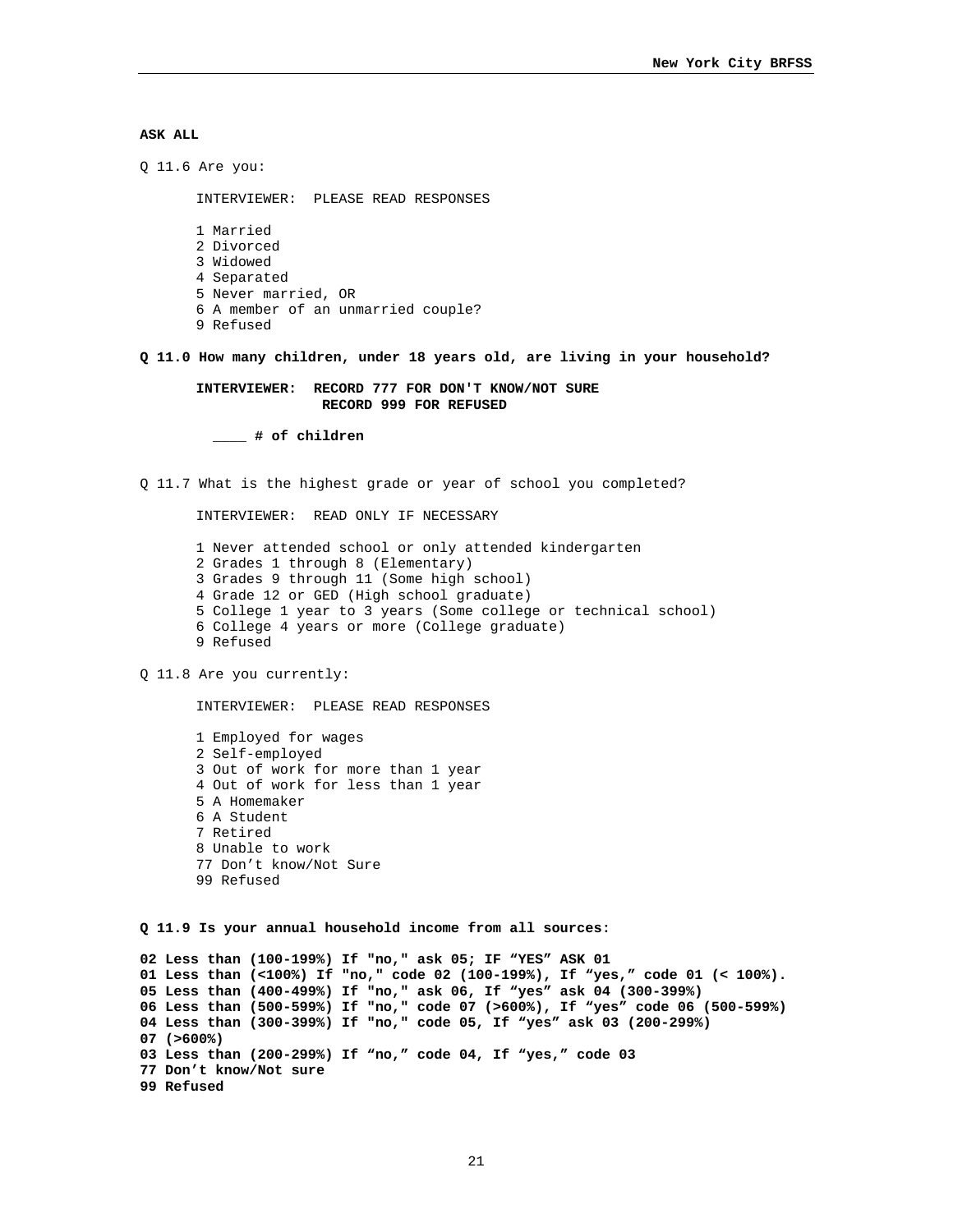If  $Q$  2.1 = 2 (no) and  $Q$  11.9 = 01 then interviewer read: "You indicated **earlier that you do not currently have any health coverage. I just want to let you know, that you may be eligible for free health insurance. You can call 311 for more information."** 

**If Q 11.9 = 77, 99 then ask, else skip to 11.10f.** 

**Q 11.10 OK, can you just tell me if your annual household income is less than (100% of poverty)?** 

> **1 Yes 2 No 7 Don't know/not sure 9 Refused**

**Ask only if 11.9 = 1,2,3,4 (lt 300%), else skip to Q 11.11**  Q 11.10a In the last 30 days, have you been concerned about having enough food for you or your family?

1 Yes 2 No 7 Don't know/not sure 9 Refused

Q 11.11 About how tall are you without shoes? **You can answer in either feet and inches OR centimeters.** 

> INTERVIEWER: ROUND FRACTIONS DOWN RECORD 777 FOR DON'T KNOW/NOT SURE RECORD 999 FOR REFUSED

 \_\_\_\_ \_\_\_\_\_\_ Height ft / inches

 \_\_\_\_ Height in centimeters centimeters

[INTERVIEWER: YOU MUST ENTER EITHER BOTH ENGLISH OR ENTER CENTIMETERS – NOT BOTH]

Q 11.12 About how much do you weigh without shoes? **You can answer in either pounds OR kilograms.** 

> INTERVIEWER: ROUND FRACTIONS UP RECORD 777 FOR DON'T KNOW/NOT SURE RECORD 999 FOR REFUSED

\_\_\_\_\_\_ Weight in pounds

Weight in kilograms

[INTERVIEWER: YOU MUST ENTER EITHER BOTH ENGLISH OR ENTER METERS – NOT BOTH]

**If Q 11.12 (weight) = 999,777 and height is not missing, put height into BMI calculator and ask Q 11.12a & Q 11.12b.** 

**ENGLISH ONLY**  CALCULATOR: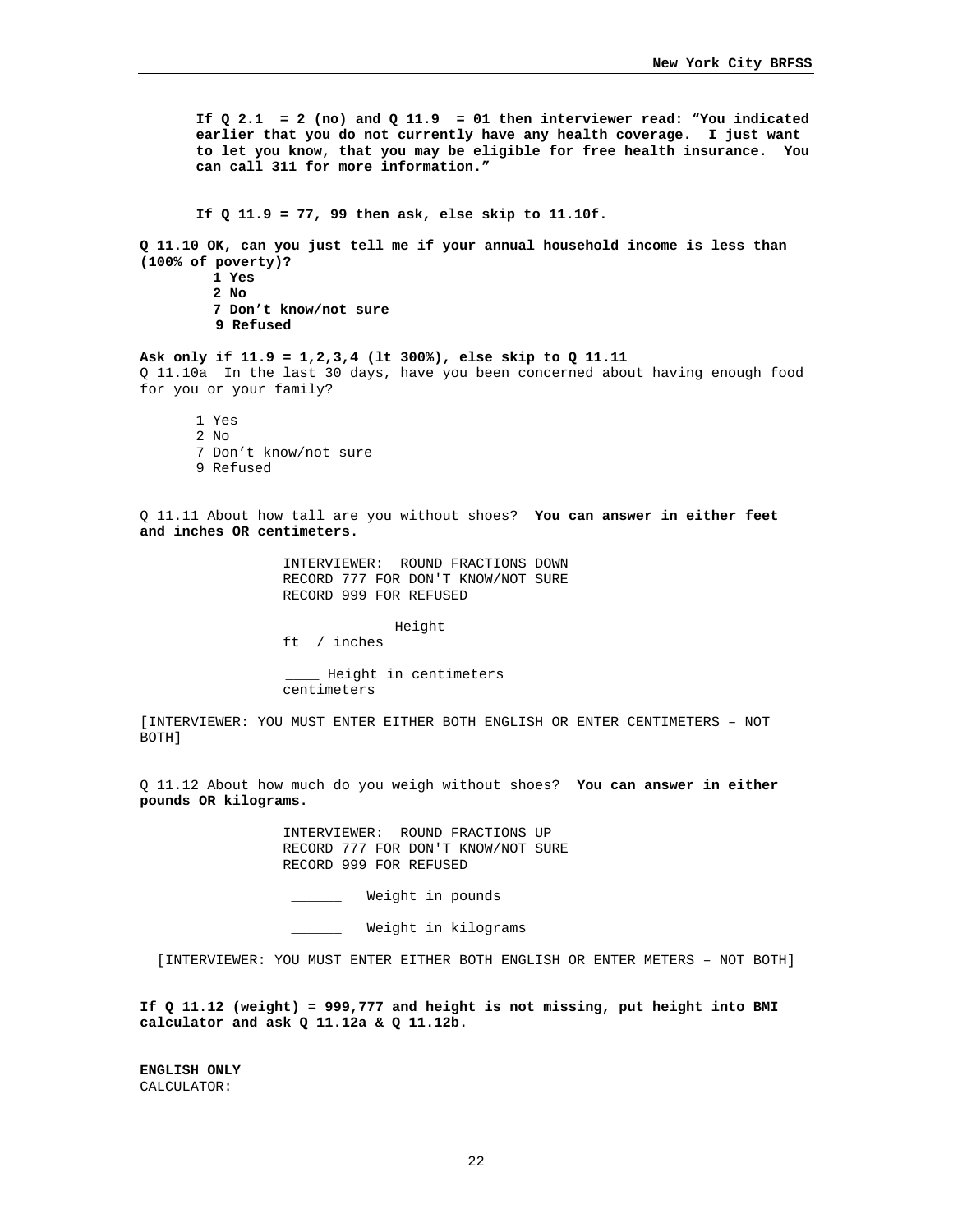Step 1, transform height ( $Q12.11$ ) into inches = (Feet\*12)+inches IF INCHES >107, SKIP TO 10.13k CRITICAL WEIGHT FOR OBESE: = .0427 \* (height in inches) \* (height in inches) CRITICAL WEIGHT FOR OVERWEIGHT: = .0356 \* (height in inches) \* (height in inches) Q 11.12a Do you weigh **more** than [critical weight for ENGLISH **obese**]? 1 Yes, weight more 2 No, don't weigh more 7 Don't Know 9 Refused ASK ONLY IF YES, ELSE SKIP TO NEXT Q 11.13 Q 11.12b Do you weigh **more** than [critical weight for ENGLISH **overweight**]? 1 Yes, weight more 2 No, don't weigh more 7 Don't know 9 Refused **ENGLISH ONLY IF Q11.11 (height) = 777, 999 and Q 11.12 (weight) not missing, put weight into BMI calculator and ask Q 11.11a & Q 11.11b**. CALCULATE CRITICAL HEIGHT IN INCHES FOR OBESE: = SQUARE ROOT OF (23.43\* weight in lbs Q 11.12) CALCULATE CRITICAL HEIGHT IN INCHES FOR OVERWEIGHT: = SOUARE ROOT OF  $(28.12$  \* weight in lbs Q 11.12) TRANSLATE INCHES TO FEET AND INCHES: 1. DIVIDE INCHES BY 12 TO GET FEET 2. SUBTRACT INTEGER RESULT FROM CRITICAL HEIGHT IN INCHES TO GET INCHES 3. CREATE CRITICAL HEIGHT IN "FEET/INCHES" Q 11.11a Are you **shorter** than [Critical height for ENGLISH **obese**]? 1 Yes, shorter 2 No, not shorter 7 Don't know 9 Refused ASK ONLY IF Q 11.11a=YES, ELSE SKIP TO Q 11.13 Q 11.11b Are you **shorter** than [critical weight for ENGLISH **overweight**]? 1 Yes, shorter 2 No, not shorter 7 Don't know 9 Refused **METRIC ONLY If Q 11.12 (weight) = 999,777 and height is not missing, put height into BMI calculator and ask Q 11.12c & Q 11.12d.**  IF CENTIMETERS >272, SKIP TO Q 11.13k CALCULATOR: CRITICAL WEIGHT FOR METRIC OBESE: = .003 \* (height in centimeters from Q 11.11) \* (height in centimeters from Q 11.11)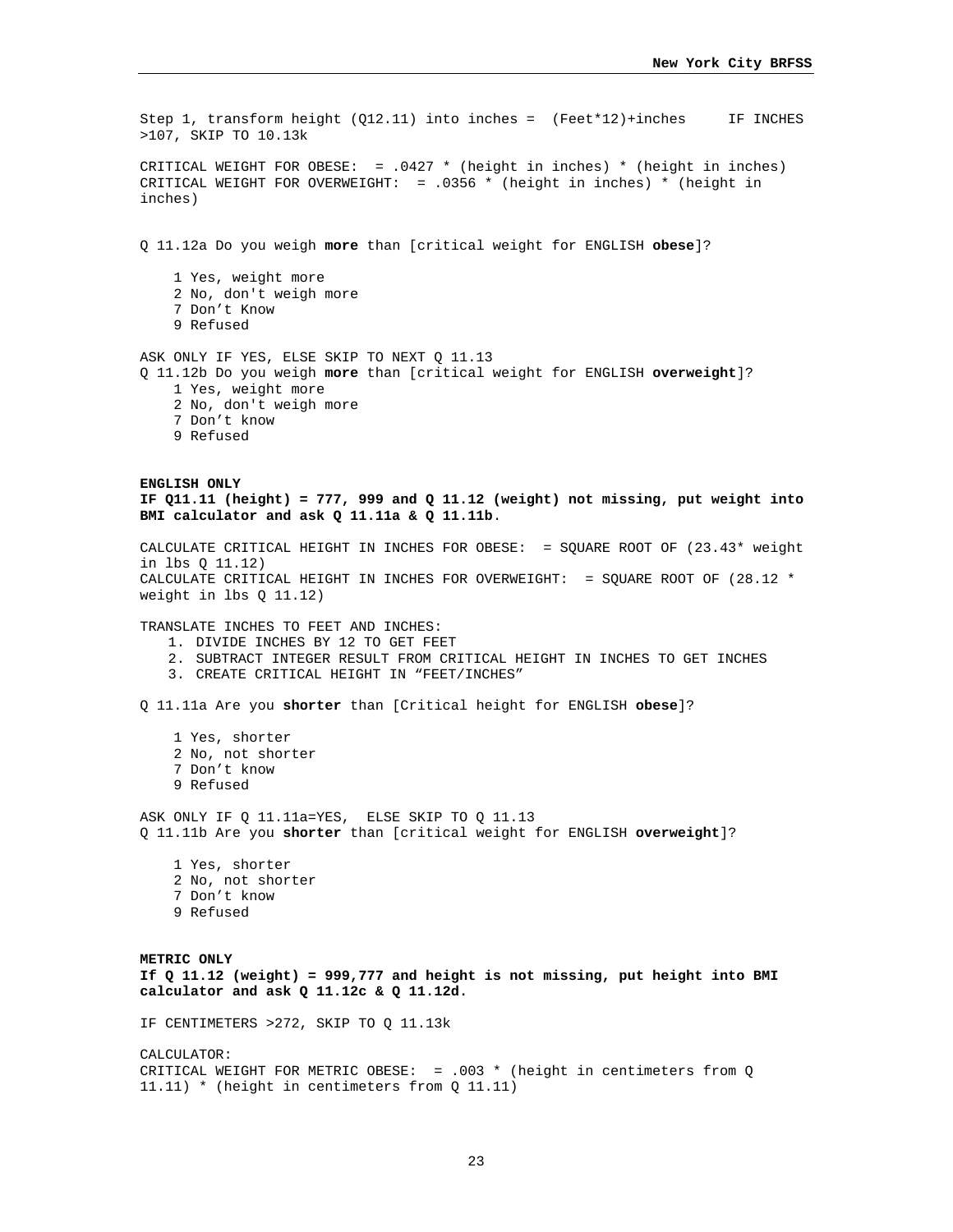CRITICAL WEIGHT FOR METRIC OVERWEIGHT: = .0025 (height in centimeters from Q 11.11) \* (height in centimeters from Q 11.11) Q 11.12c Do you weigh **more** than [critical weight for METRIC **obese**]? 1 Yes, weight more 2 No, don't weigh more 7 Don't Know 9 Refused ASK ONLY IF YES, ELSE SKIP TO NEXT Q 11.13 Q 11.12d Do you weigh **more** than [critical weight for METRIC **overweight**]? 1 Yes, weight more 2 No, don't weigh more 7 Don't know 9 Refused **METRIC ONLY IF Q11.11 (height) = 777, 999 and Q 11.12 (weight) not missing, put weight into BMI calculator and ask Q 11.12c & Q 11.12d**. CALCULATE CRITICAL HEIGHT FOR METRIC OBESE: = SQUARE ROOT OF (333 \* kilos in Q 11.12) CALCULATE CRITICAL HEIGHT FOR METRIC OVERWEIGHT: = SQUARE ROOT OF (400 \* kilos in Q 11.12) Q 11.11c Are you **shorter** than [Critical height for METRIC **obese**]? 1 Yes, shorter 2 No, not shorter 7 Don't know 9 Refused ASK ONLY IF Q 11.11c=YES, ELSE SKIP TO Q 11.13 Q 11.11d Are you **shorter** than [critical weight for METRIC **overweight**]? 1 Yes, shorter 2 No, not shorter 7 Don't know 9 Refused **ASK ALL**  Q 11.13 Do you have more than one telephone number in your household? Do not include cell phones or numbers that are only used by a computer or fax machine. 1 Yes 2 No 7 Don't Know/Not sure 9 Refused **ASK IF HAVE MORE THAN ONE NUMBER (Q 11.13 = Yes), else go to Q 11.15**  Q 11.14 How many of these are residential numbers? INTERVIEWER: RECORD 777 FOR DON'T KNOW/NOT SURE RECORD 999 FOR REFUSED Residential telephone numbers

Q 11.15 On an average day, how many hours do you watch television?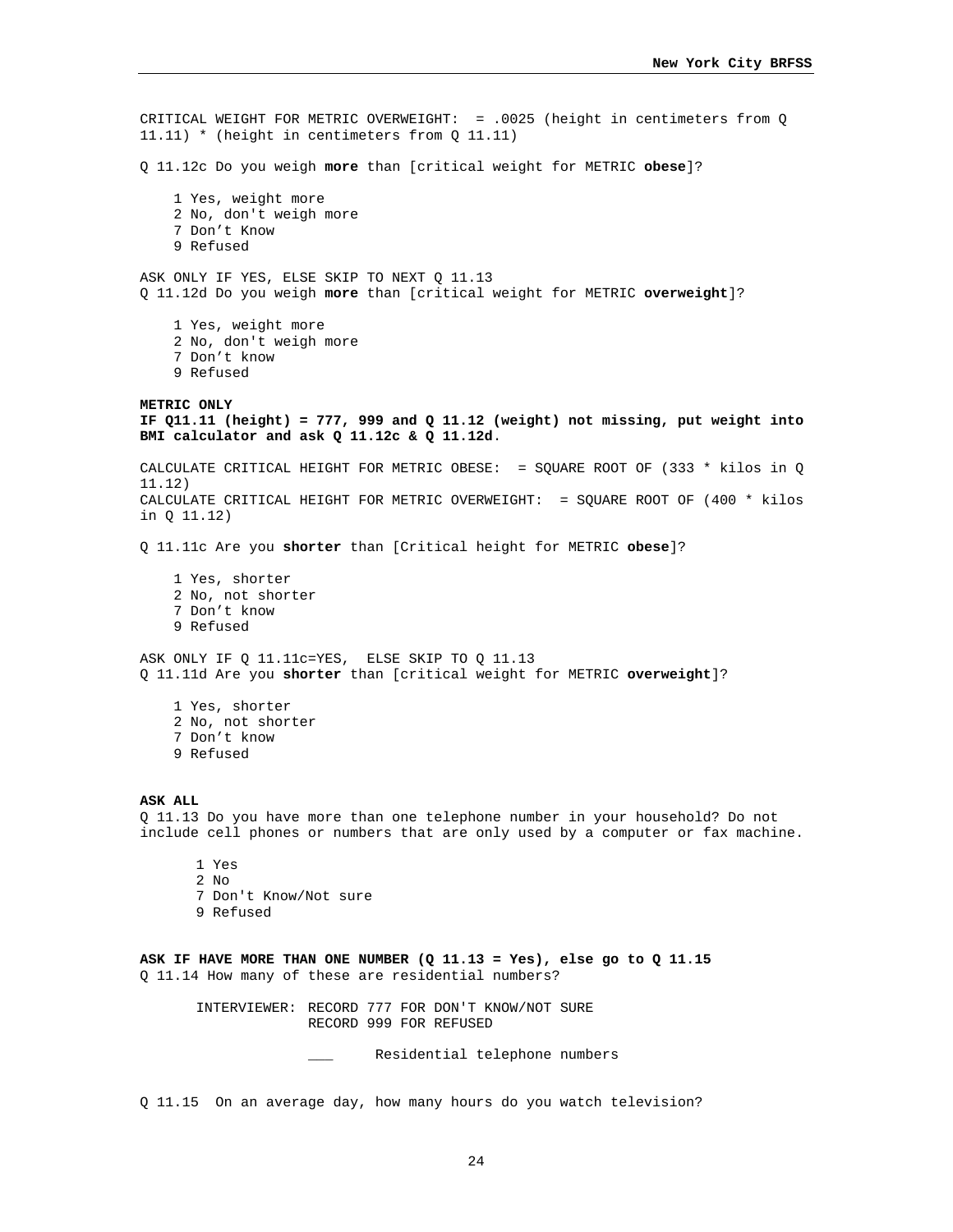1 None 2 Less than 1 hour per day 3 1 hour per day 4 2 hours per day 5 3 hours per day 6 4 hours per day 7 5 or more hours per day 77 DK/NS 99 Refused **Window Guards Q 14.1 Do you live in a building with three or more apartments? 1 Yes 2 No 7 Don't know/not sure 9 Refused If Q14.1 = 1 (yes) then ask Q 14.2 else skip to next section. Q 14.2 Is there a child 10 years old or younger living in your home? 1 Yes 2 No 7 Don't know/not sure 9 Refused If Q 14.2 = 1 (yes) then ask Q 14.3 else skip to next section. Q 14.3 Except for windows leading to a fire escape, do all windows in your home have window guards? 1 Yes** 

- 
- **2 No**
- **7 Don't know/not sure**
- **9 Refused**

**Read if necessary: A window guard is designed to prevent children from falling out of windows. It is a safety device made of horizontal metal bars that fits into a window frame.**

25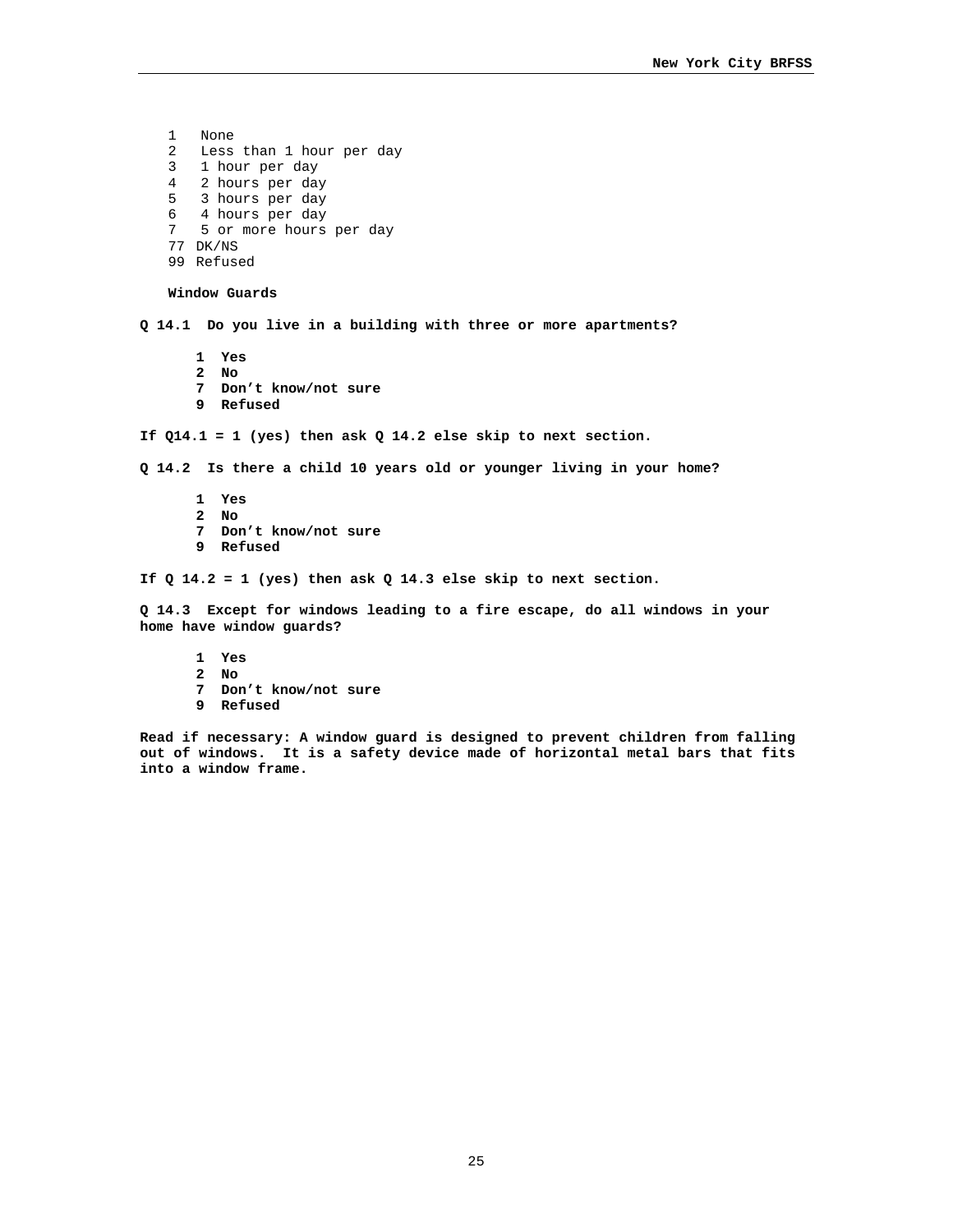**West Nile Virus Now I would like you to think about the amount of time you spend outdoors in a typical week this past summer, that is July, August and September. Q 13.1 During a typical week, in the very early morning hours (4am – 8am) did you spend more than 30 minutes in any of the following locations? Randomize: a. Beaches 1 Yes 2 No 7 DK 9 Refused b. Parks & other green areas 1 Yes 2 No 7 DK 9 Refused c. Outside your home – on your porch/stoop or in your backyard 1 Yes 2 No 7 DK 9 Refused d. Walking around your neighborhood 1 Yes 2 No 7 DK 9 Refused If yes, then ask: (repeat for each yes above) Q 13.2 When you were at the [13.1a -d] during these morning hours, how often did you use insect repellant? 1 Always 2 Sometimes 3 Rarely 4 Never 7 Don't Know 9 Refused Now I would like you to think about the evening hours, between 5 – 9 PM. Q 13.3 During a typical week, in the evening hours (5pm – 9pm) did you spend more than 30 minutes in any of the following locations? Randomize: a. Beaches** 

**1 Yes** 

- **2 No**
- **7 DK**
- **9 Refused**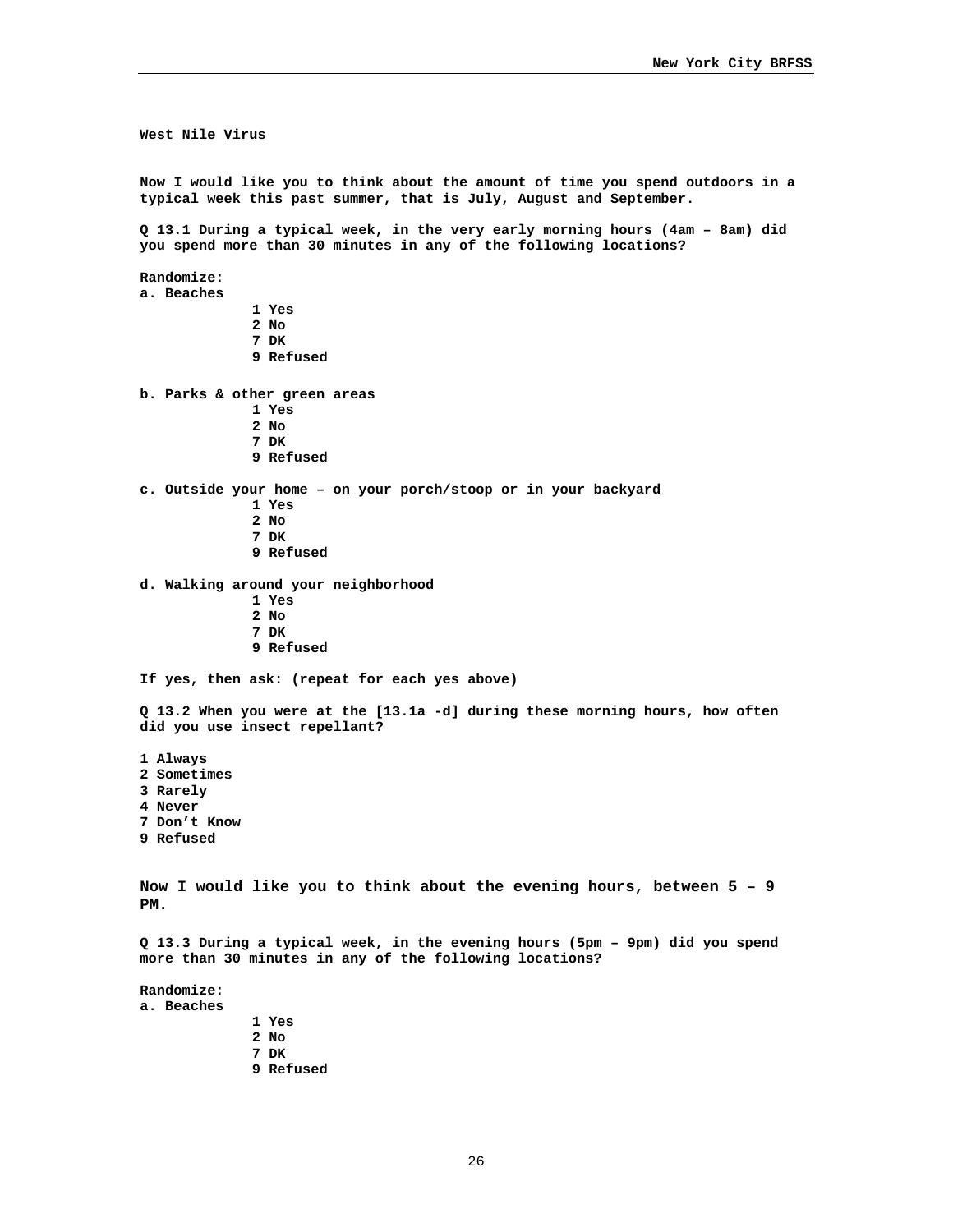**b. Parks & other green areas 1 Yes 2 No 7 DK 9 Refused c. Outside your home – on your porch/stoop or in your backyard 1 Yes 2 No 7 DK 9 Refused d. Walking around your neighborhood 1 Yes 2 No 7 DK 9 Refused If yes, then ask: (repeat for each yes above) Q 13.4 When you were at the [13.1a -d] during these evening hours, how often did you use insect repellant? 1 Always 2 Sometimes 3 Rarely 4 Never 7 Don't Know 9 Refused If Q 13.2=1,2,3 or 13.4 =1,2,3 then ask Q13.5. Q 13.5 Does the insect repellant you usually use contain the compound known as DEET? 1 Yes 2 No 7 DK 9 Refused ASK ALL Q 13.6 What is your primary source of information about West Nile Virus and pesticide spraying in New York City? 1 TV 2 Radio 3 Newspaper 4 Internet 5 Doctor or other health care facility (Clinic/Hospital) 6 Friends 7 Handouts and fact sheets from the DOHMH 8 Employer 9 Have never received information about West Nile virus and pesticide spraying. 10 Other (specify\_\_\_\_\_\_\_\_\_\_\_\_\_) 77 Don't Know** 

**99 Refused**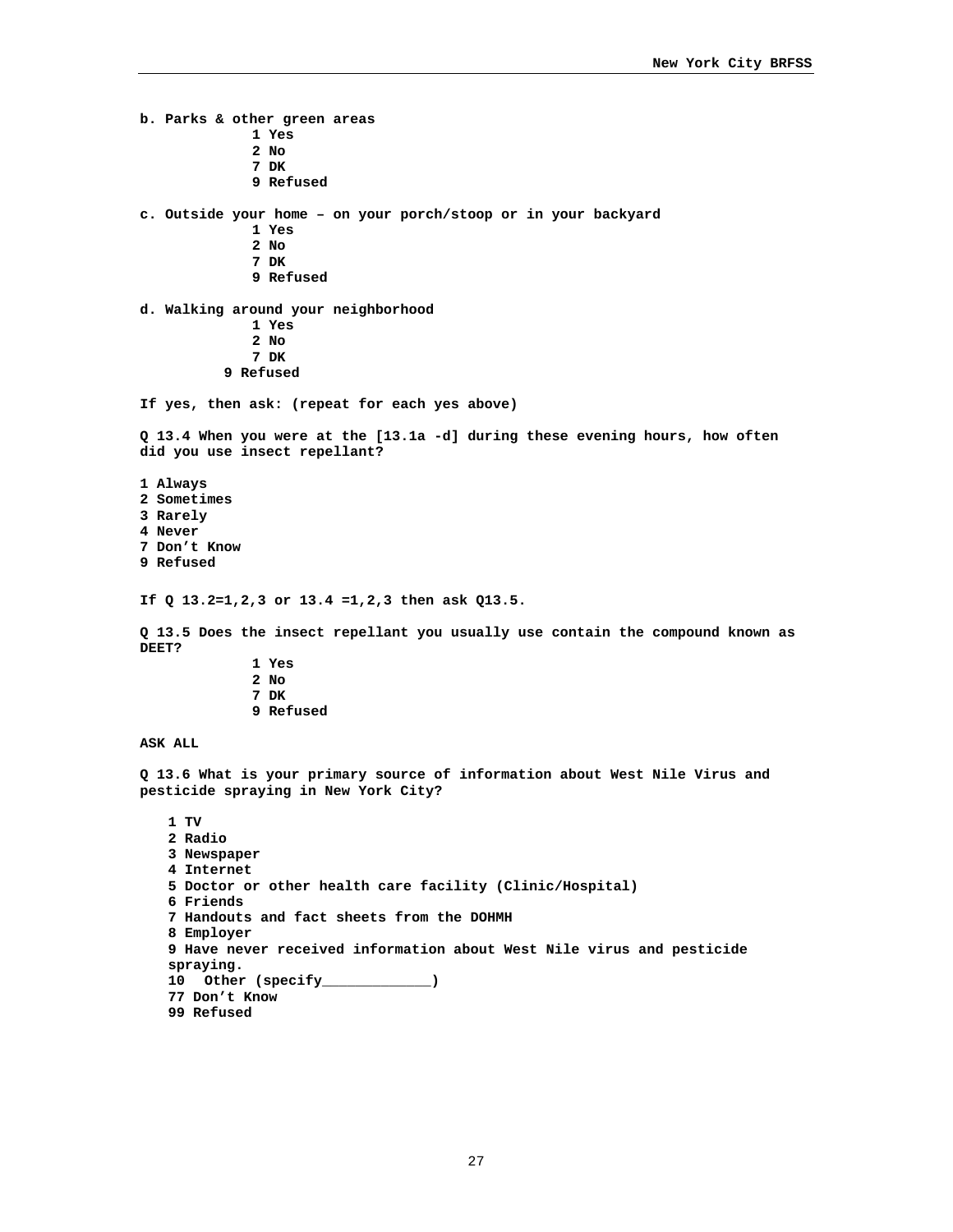**Rodent Control Module Q 12.1 At any time in the last 90 days have you seen any mice or rats or signs of mice or rats on the street where you live? [Interviewer: read if necessary: Signs of mice or rats include droppings, burrows, and chewed food packaging.] 1 Yes 2 No 7 DK 9 Refused Q 12.2 At any time in the last 90 days have you seen any mice or rats, or signs of mice or rats in your home or building? 1 Yes 2 No 7 DK 9 Refused If Q 12.2 = 1 (yes), then ask Q 12.3, else Q 12.6 Q 12.3 In the past 90 days, how often did you see mice in your home or apartment? 1 \_\_\_ per day 2 \_\_\_ per week 3 \_\_\_ per month 4 less than once a month 5 never 7 DK 9 Refused If Q 14.1 = 1 (yes, live in bldg with 3 or more apts) then ask Q 12.4, else skip to 12.6 Q 12.4 In the past 90 days, how often did you see mice in your building? 1 \_\_\_ per day 2 \_\_\_ per week 3 \_\_\_ per month 4 less than once a month 5 never 7 DK 9 Refused Ask if Q 14.1 = 1 (yes), else skip to 12.6 Q 12.5 In the past 90 days, how often did you see rats in your building? 1 \_\_\_ per day 2 \_\_\_ per week 3 \_\_\_ per month 4 less than once a month** 

- **5 never**
- **7 DK**
- **9 Refused**